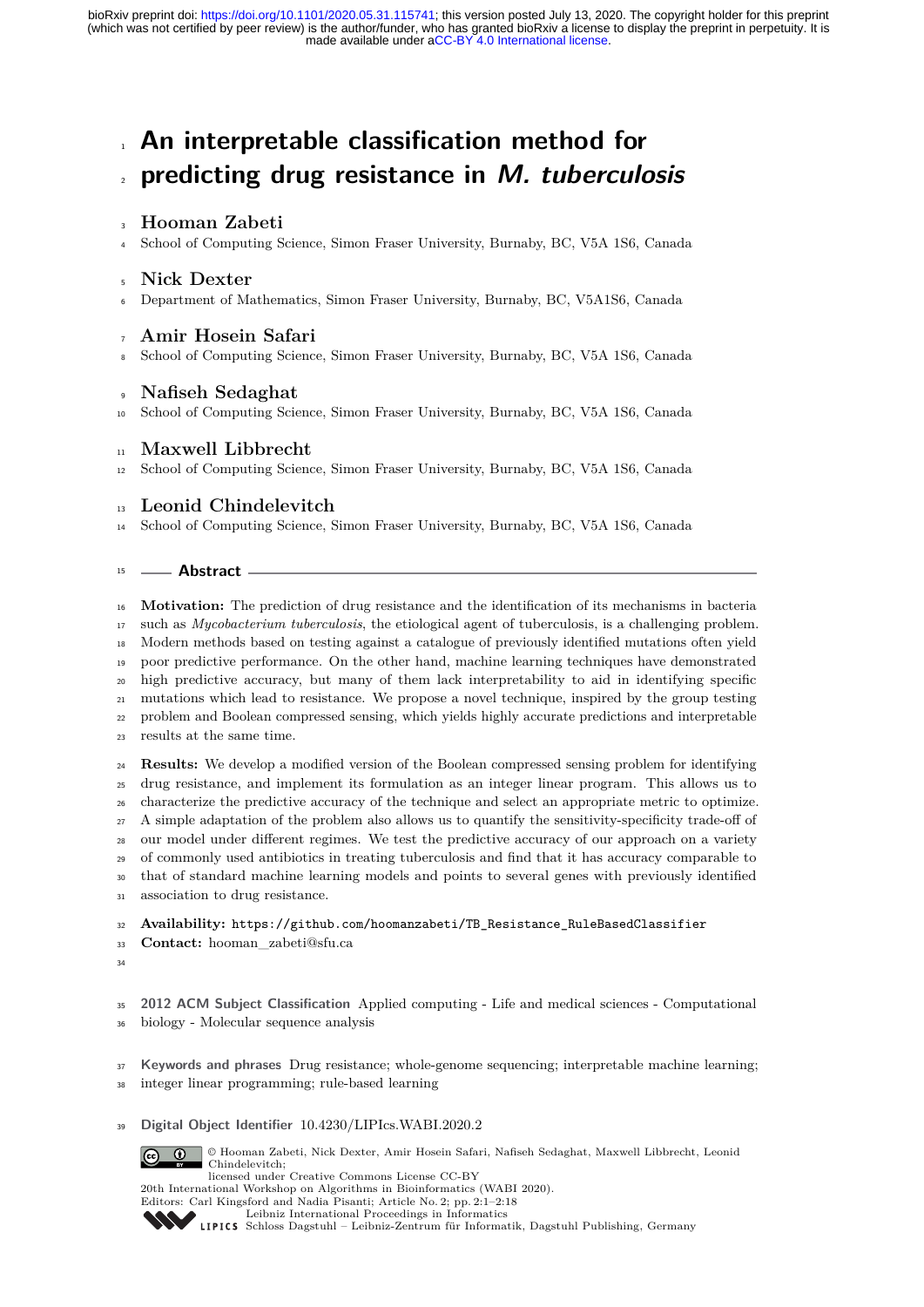#### **2:2 An interpretable classification method for drug resistance**

 **Acknowledgements** The authors would like to thank Dr. Cedric Chauve, Dr. Ben Adcock and Matthew Nguyen for helpful discussions. This project was funded by the Genome Canada grant

BAC283. LC acknowledges additional funding from the CANSSI CRT and NSERC Discovery.

## **1 Introduction**

 Drug resistance is the phenomenon by which an infectious organism (also known as pathogen) develops resistance to one or more drugs that are commonly used in treatment [\[36\]](#page-17-1). In this paper we focus our attention on *Mycobacterium tuberculosis*, the etiological agent of <sup>47</sup> tuberculosis, which is the largest infectious killer in the world today, responsible for over 10 <sup>48</sup> million new cases and 2 million deaths every year [\[37\]](#page-17-2).

 The development of resistance to common drugs used in treatment is a serious public health threat, not only in low and middle-income countries, but also in high-income countries where it is particularly problematic in hospital settings [\[40\]](#page-17-3). It is estimated that, without the urgent development of novel antimicrobial drugs, the total mortality due to drug resistance will exceed 10 million people a year by 2050, a number exceeding the annual mortality due to cancer today [\[35\]](#page-16-0).

 Existing models for predicting drug resistance from whole-genome sequence (WGS) data broadly fall into two classes. The first, which we refer to as "catalogue methods," involves testing the WGS data of an isolate for the presence of point mutations (typically single- nucleotide polymorphisms, or SNPs) associated with known drug resistance. If one or 59 more such mutations is identified, the isolate is declared to be resistant [\[46,](#page-17-4) [14,](#page-15-0) [4,](#page-15-1) [21,](#page-16-1) [15\]](#page-15-2). While these methods tend to be easy to understand and apply, they often suffer from poor predictive accuracy [\[43\]](#page-17-5), especially in identifying novel drug resistance mechanisms or screening resistance to untested or rarely-used drugs.

 The second class, which we will refer to as "machine learning methods", seeks to infer the drug resistance of an isolate by training complex models directly on WGS and drug susceptibility test (DST) data [\[48,](#page-17-6) [11,](#page-15-3) [2\]](#page-15-4). Such methods tend to result in highly accurate predictions at the cost of flexibility and interpretability - specifically, they typically do not provide any insights into the drug resistance mechanisms involved and often do not impose explicit limits on the predictive model's complexity. Learning approaches based on deep neural networks are one such example.

 In this paper we propose a novel method, based on the group testing problem and Boolean compressed sensing (CS), for the prediction of drug resistance. Compressed sensing is a mathematical technique for sparse signal recovery from under-determined systems of linear equations [\[16\]](#page-15-5), and has been successfully applied in many application areas including digital signal processing [\[13,](#page-15-6) [12\]](#page-15-7), MRI imaging [\[26\]](#page-16-2), radar detection [\[19\]](#page-16-3), and computational uncertainty quantification [\[29,](#page-16-4) [9\]](#page-15-8). Under a sparsity assumption on the unknown signal vector, it has been shown that CS techniques enable recovery from far fewer measurements than  $\pi$  required by the Nyquist-Shannon sampling theorem [\[5\]](#page-15-9). Boolean CS is a slight modification of the CS problem, replacing the matrix vector product with a Boolean OR operator [\[28\]](#page-16-5),  $\sigma$  and has been successfully applied to areas such as group testing for infection [\[3,](#page-15-10) [1\]](#page-14-0).

 Our approach combines some of the flexibility and interpretability of catalogue methods with <sup>81</sup> the accuracy of machine learning methods—specifically, this method is capable of recovering <sup>82</sup> interpretable rules for predicting drug resistance that both result in a high classification 83 accuracy as well as provide insights into the mechanisms of drug resistance. We show that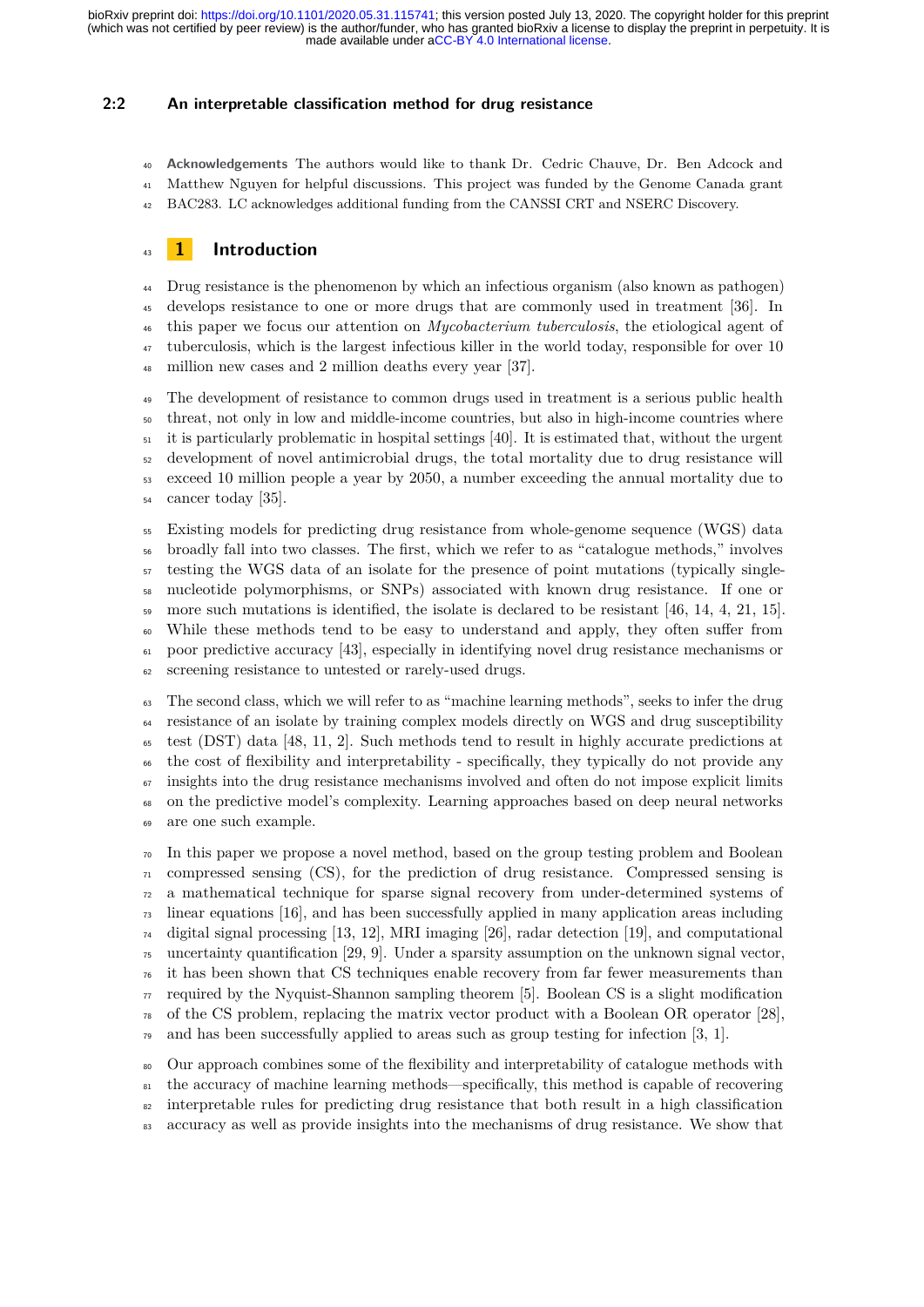our methods perform comparably to standard machine learning methods on *Mycobacterium tuberculosis* in terms of predicting first-line drug resistance, while accurately recovering many of the known mechanisms of drug resistance, and identifying some potentially novel ones.

## **2 Methods**

<sup>89</sup> Our proposed method is based on the rule-based classification technique introduced in [\[28\]](#page-16-5), wherein group testing and Boolean CS are combined to determine subsets of infected individuals from large populations. In that setting the linear system encodes the infection status of the population through testing, and the solution, obtained from a suitable decoder, is a {0*,* 1}-valued vector representing the infection status of the individuals [\[6\]](#page-15-11). Since the infected group is assumed to be small, the solution vector is sparse and can be recovered using relatively few measurements with Boolean CS. The result of solving the Boolean CS problem can then be interpreted as a sparse set of rules for determining infections and used for classification on unseen data.

 We present our methodology as follows. Section [2.1](#page-2-0) introduces the group testing problem, and discusses how group testing can be combined with compressed sensing to deliver an interpretable predictive model. Section [2.2](#page-4-0) introduces modifications to the standard setting to produce an accurate and flexible classifier, which can be tuned for specific evaluation metrics and tasks. Section [2.3](#page-6-0) describes the tuning process for providing the desired trade-off between sensitivity and specificity in our model's predictions. Finally, Section [2.4](#page-6-1) describes an approximation of the AUROC (area under receiver operating characteristic curve), a standard metric in machine learning, that is valid for evaluating the proposed approach.

#### <span id="page-2-0"></span>**2.1 Group testing and Boolean compressed sensing**

 We frame the problem of predicting drug resistance given sequence data as a group testing problem, originally introduced in [\[10\]](#page-15-12). This approach for detecting defective members of a set, was motivated by the need to screen large populations for syphilis while drafting citizens into military service for the United States during the World War II. The screening, performed by testing blood samples, was costly due to the low numbers of infected individuals. To make the screening more efficient, Dorfman suggested pooling blood samples into specific groups and testing the groups instead. A positive result for the group would imply the presence of at least one infected member. The problem then becomes to find the subset of individuals whose infected status would explain all of the positive results without invalidating any of the negative ones. By carefully selecting the groups, the total number of required tests *m* can be drastically reduced, i.e. if *n* is the population size, it is possible to achieve  $m \ll n$ .

 Mathematically, a group testing problem with *m* tests can be described in terms of a Boolean  $A \in \{0,1\}^{m \times n}$ , where  $A_{ij}$  indicates the membership status of subject *j* in the *i*-th test group, and a Boolean vector  $y \in \{0,1\}^m$ , where  $y_i$  represents the test result of the *i*-th <sup>121</sup> group. If  $w \in \{0,1\}^n$  is a Boolean vector, with  $w_j$  representing the infection status of the *j*-th individual, then the result of all *m* tests will satisfy

$$
y = A \vee w,\tag{1}
$$

<span id="page-2-1"></span>

**WA B I 2 0 2 0**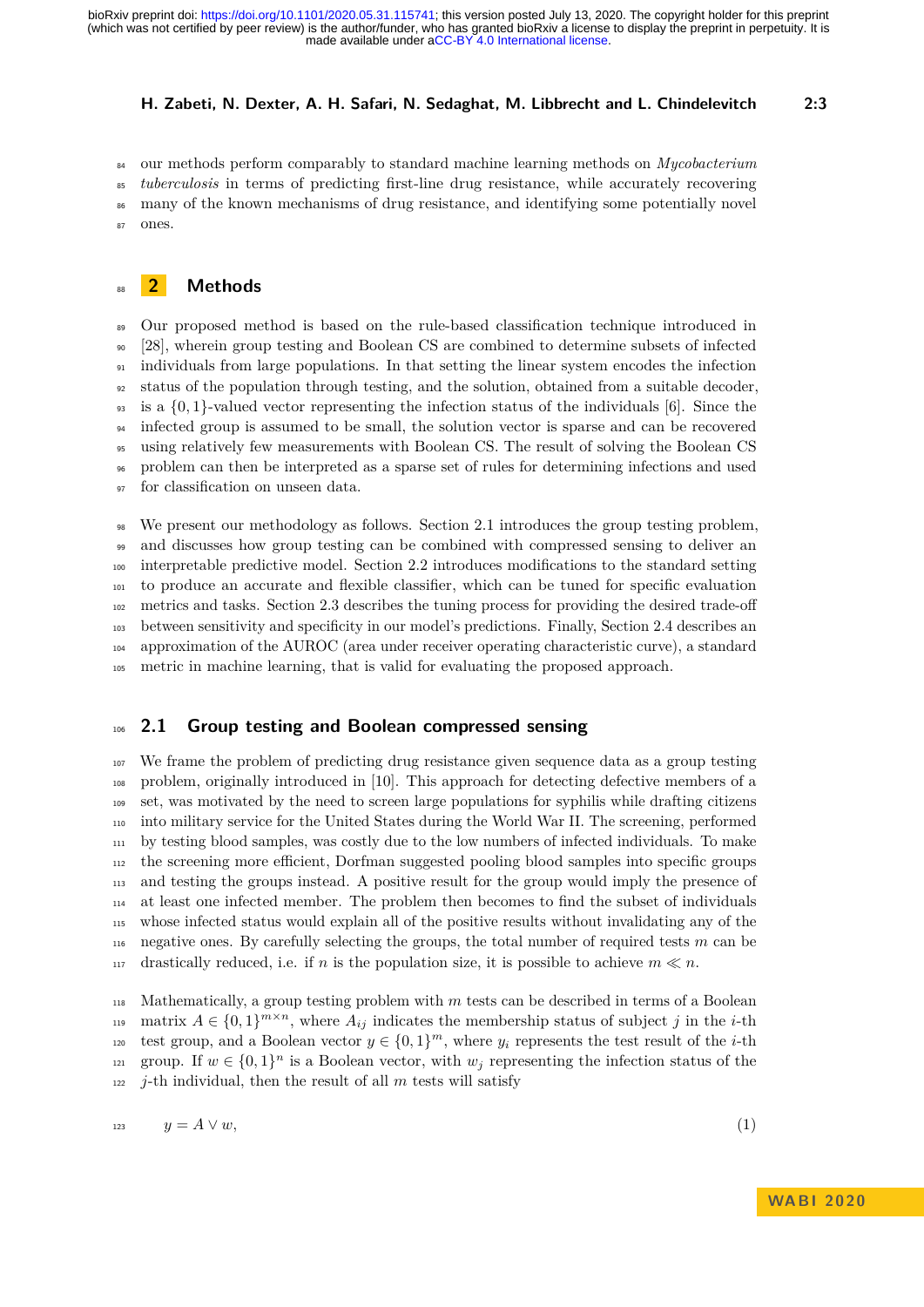#### **2:4 An interpretable classification method for drug resistance**

 $_{124}$  where  $\vee$  is the Boolean inclusive OR operator, so that [\(1\)](#page-2-1) can also be written

$$
y_i = \bigvee_{j=1}^n A_{i,j} \wedge w_j \ \forall \ 1 \leq i \leq m.
$$

<span id="page-3-0"></span><sup>126</sup> If the vector *w* satisfying equation [\(1\)](#page-2-1) is assumed to be sparse (i.e. there are few infected  $127$  individuals), the problem of finding *w* is an instance of the sparse Boolean vector recovery <sup>128</sup> problem:

$$
\min \|w\|_0 \quad \text{subject to} \quad y = A \lor w,\tag{2}
$$

<sup>130</sup> where  $||w||_0$  is the number of non-zero entries in the vector *w*.

131 Due to the non-convexity of the  $\ell_0$ -norm and the nonlinearity of the Boolean matrix product,  $_{132}$  the combinatorial optimization problem [\(2\)](#page-3-0) is well-known to be NP-hard, see, e.g., [\[16,](#page-15-5) <sup>133</sup> Section 2.3] or [\[33\]](#page-16-6). In [\[27\]](#page-16-7) a relaxation of [\(2\)](#page-3-0) via linear programming is proposed, with the  $\ell_0$ -norm replaced by the  $\ell_1$ -norm (much like in basis pursuit for standard compressed sensing), <sup>135</sup> and with the nonlinear Boolean matrix product also replaced with two closely related linear <sup>136</sup> constraints. We recapitulate their equivalent 0-1 linear programming formulation here: 137

<span id="page-3-1"></span>
$$
\min \sum_{j=1}^{n} w_j
$$
  
s.t.  $w \in \{0, 1\}^n$   
 $A_{\mathcal{P}} w \ge 1$   
 $A_{\mathcal{Z}} w = 0$ , (3)

139 where  $\mathcal{P} = \{i : y_i = 1\}$  and  $\mathcal{Z} = \{i : y_i = 0\}$  are the sets of groups that test positive and <sup>140</sup> negative, respectively. However, this problem is also NP-hard, but can be made tractable 141 for linear programming by relaxing the Boolean constraint on *w* in [\(3\)](#page-3-1) to  $0 \leq w_j \leq 1$  for all 142  $j \in \{1, \ldots, n\}.$ 

 [\[28\]](#page-16-5) extended this idea for interpretable rule-based classification, meanwhile proving recovery guarantees for the relaxed problem. Because the Boolean CS problem is based on Boolean algebra, the conditions on the Boolean measurement matrices *A* that guarantee exact recovery of *K*-sparse vectors via linear programming are quite different from those of standard CS. Specifically, these guarantees require the definition of *K*-disjunct matrices, i.e., matrices *A* for which all unions of their columns of size *K* do not contain any other columns of the original matrix. Constructions exist for matrices with  $\mathcal{O}(K^2 \log(n))$  rows which satisfy this property. We also note that by introducing an *approximate disjunctness* property, allowing for matrices for which a fraction  $(1 - \varepsilon)$  of all  $\binom{n}{K}$  possible *K*-subsets of the columns satisfy the disjunctness condition, it was shown in [\[30\]](#page-16-8) that there exist constructions of measurement matrices *A* which allow for recovery from  $\mathcal{O}(K^{3/2}\sqrt{\log(n/\varepsilon)})$  rows.

<sup>154</sup> In the standard setting for uniform recovery results for CS, the measurement matrices *A* 155 are subgaussian random matrices, i.e., having entries  $A_{i,j}$  drawn independently according 156 to a subgaussian distribution. Examples include  $m \times n$  matrices consisting of Rademacher <sup>157</sup> or Gaussian random variables, for which uniform recovery of K-sparse vectors via  $\ell_1$ -158 minimization has been shown under the condition *m* is  $\mathcal{O}(K \log(n/K))$ , see, e.g. [\[16,](#page-15-5) Chapter <sup>159</sup> 9] for more details. While subgaussian matrices have been shown to possess the most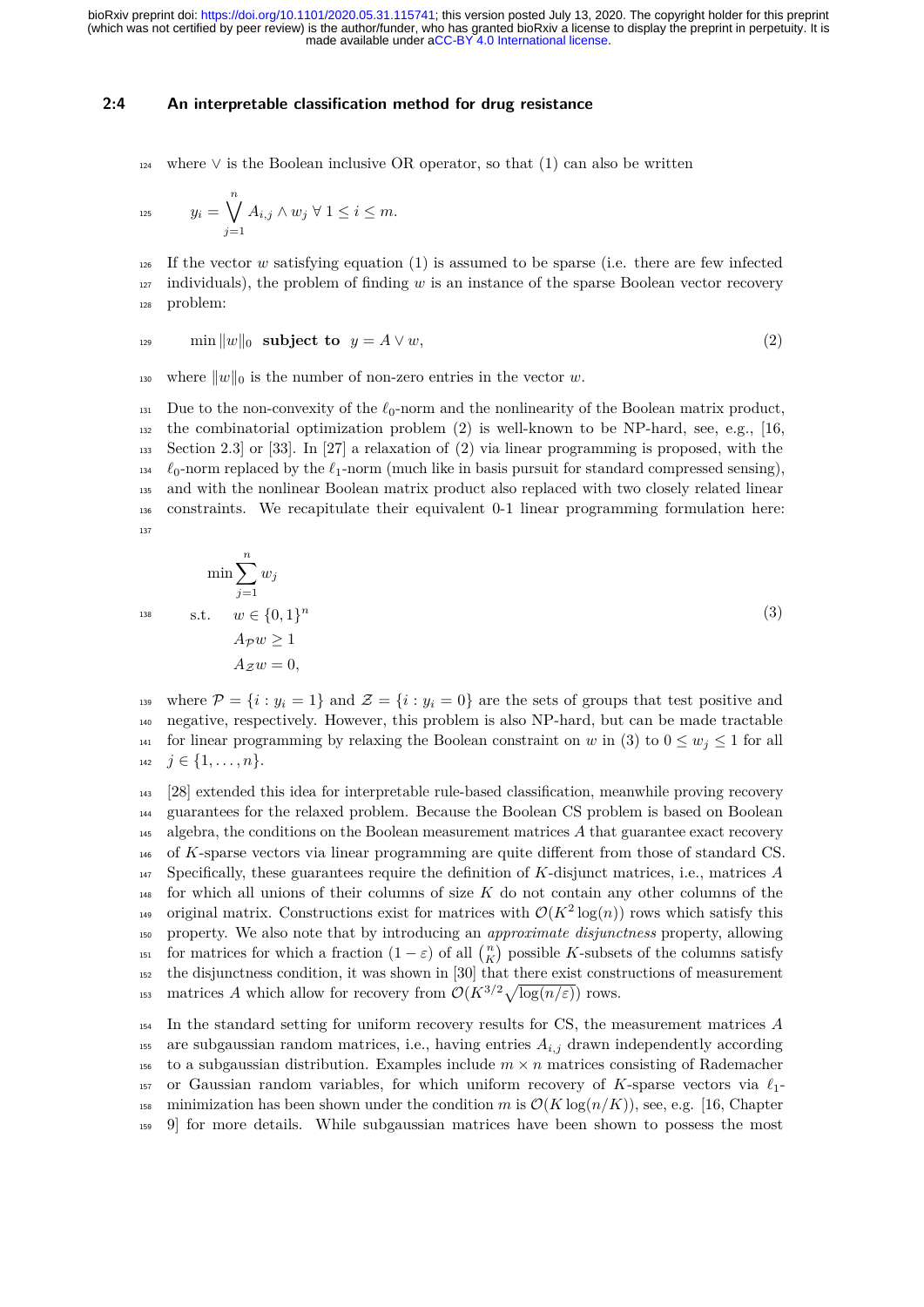<sup>160</sup> desirable recovery guarantees, they are not always applicable for every measurement scheme, <sup>161</sup> in particular the one considered here.

In this work, we only consider the Boolean constrained problem, i.e.  $w \in \{0,1\}^n$ , though we adopt the slack variables and regularization proposed by [\[28\]](#page-16-5) to trade off between the sparsity and the discrepancy with the test results of the relaxed problem. With these modifications in the Boolean constrained problem [\(3\)](#page-3-1), our problem becomes:

<span id="page-4-1"></span>
$$
\min \sum_{j=1}^{n} w_j + \lambda \sum_{i=1}^{m} \xi_i
$$
\n(4a)

s.t. *w* ∈ {0*,* 1} *n* <sup>167</sup> (4b)

<span id="page-4-2"></span>
$$
0 \le \xi_i \le 1, \quad i \in \mathcal{P} \tag{4c}
$$

<span id="page-4-3"></span> $0 \leq \xi_i, \quad i \in \mathcal{Z}$  (4d) 170  $A \tau w + \xi \tau \ge 1$  (4e)

$$
A_{\mathcal{Z}}w - \xi_{\mathcal{Z}} = 0,
$$
\n
$$
(4f)
$$
\n
$$
A_{\mathcal{Z}}w - \xi_{\mathcal{Z}} = 0,
$$

<sup>173</sup> where  $\lambda > 0$  is a regularization parameter. This Boolean constrained problem formulation <sup>174</sup> can be solved via integer linear programming (ILP) techniques, see, e.g., [\[28\]](#page-16-5).

#### <sup>175</sup> **2.1.1 Generalization to other contexts**

 The solution to the ILP [\(4\)](#page-4-1) can be seen as an interpretable rule-based classifier in contexts beyond standard group testing. Given a rule for forming the matrix *A*, encoding binary attributes of a set of objects through multiple measurements or tests, and test data *y*, the general problem is to derive a Boolean disjunction that best classifies previously unseen objects from their features. In such a general setting, a context-specific technique for dichotomizing features may be needed [\[41\]](#page-17-7). However, in the case of drug resistance prediction, our features are the presence or absence of specific single-nucleotide polymorphisms (SNPs), and therefore no dichotomization is needed.

184 From now on, we assume that we have a binary labeled dataset  $\mathcal{D} = \{(x_1, y_1), \ldots, (x_m, y_m)\}\$ <sup>185</sup> where the  $x_i \in \mathcal{X} := \{0,1\}^n$  are *n*-dimensional binary feature vectors and the  $y_i \in \{0,1\}$  are <sup>186</sup> the binary labels. The feature matrix *A* is defined via  $A_{i,j} = (x_i)_j$  (the *j*-th component of <sup>187</sup> the *i*-th feature vector). If  $\hat{w}$  is the solution of ILP [\(4\)](#page-4-1) for this feature matrix and the label <sup>188</sup> vector  $y = (y_i)_{i=1}^m$ , we define the classifier  $\hat{c}: \mathcal{X} \to \{0,1\}$  as follows:

$$
\hat{c}(x) = x \vee \hat{w}.\tag{5}
$$

## <span id="page-4-0"></span><sup>190</sup> **2.2 Our approach**

 The formulation of the ILP [\(4\)](#page-4-1) is designed to provide a trade-off between the sparsity of a disjunctive rule and the total slack, a quantity that resembles (but does not equal) the  $_{193}$  training error. Unmodified, these conditions are not ideal for machine learning tasks: *i*) they do not allow for accurate expression of this error, and *ii)* they lack the ability to assign different weights to different components of the error. Such a weighting can play a large role in settings where the data is highly unbalanced, or when the cost of a false positive differs greatly from that of a false negative. We now describe an approach that provides more flexibility in the training process and performs better on specific tasks such as ours.

199 Recall that the regularization parameter  $\lambda$  in equation [\(4\)](#page-4-1) provides control over the trade-off <sup>200</sup> between the total slack and the sparsity of the solution. It is straightforward to generalize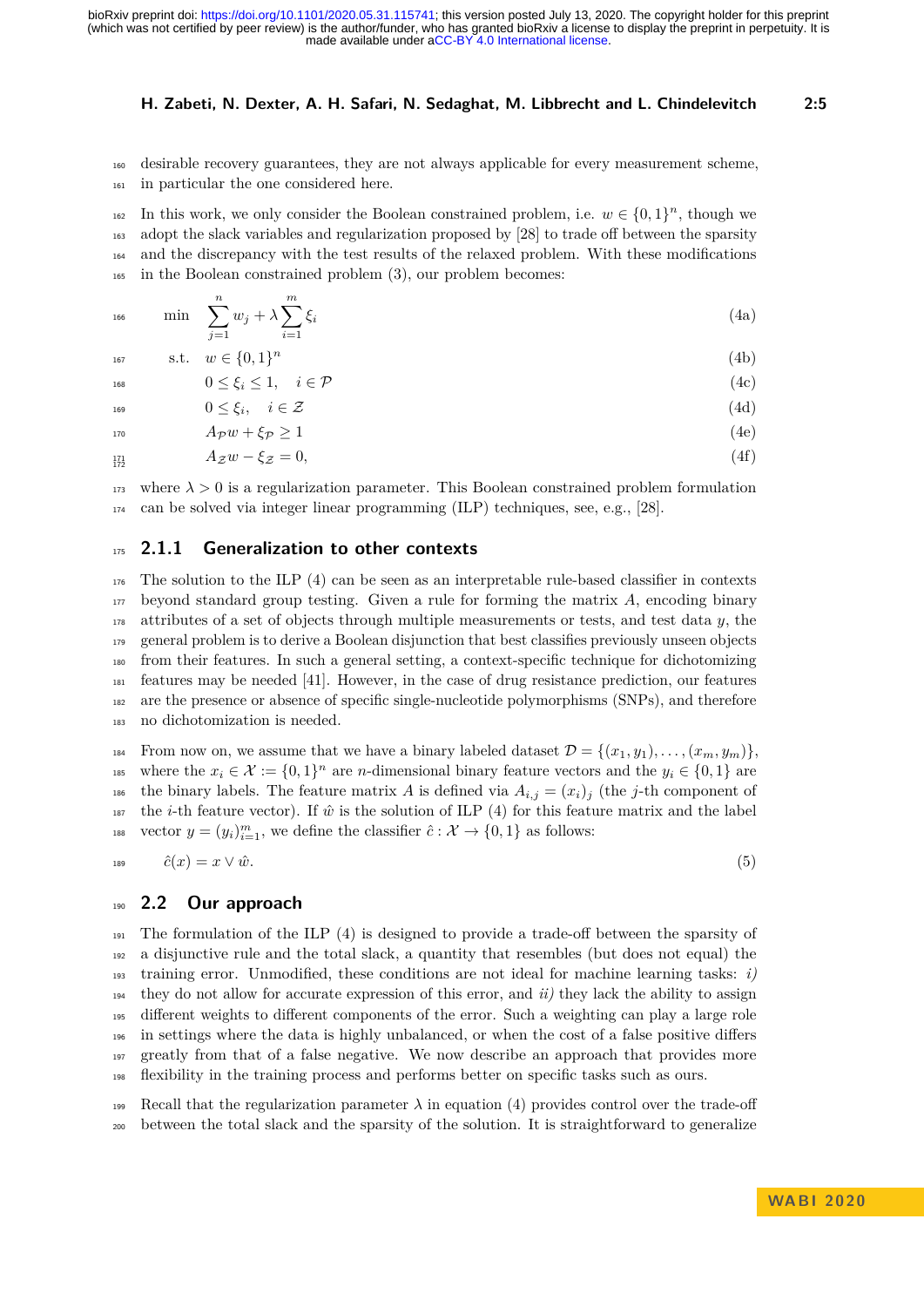#### **2:6 An interpretable classification method for drug resistance**

- <sup>201</sup> this term to provide useful information about the classifier's false positive and false negative  $_{202}$  rates. To obtain this information, we modify the ILP [\(4\)](#page-4-1) in two ways.
- <sup>203</sup> For clarity, in the following section we assume that  $\hat{c}$  is a binary classifier trained on a sample <sup>204</sup> *y* with corresponding Boolean feature matrix *A*. In addition, unless otherwise stated, we 205 refer to the misclassification of a training sample as a false negative if it has label 1 (is in  $\mathcal{P}$ ), 206 and as a false positive if it has label 0 (is in  $\mathcal{Z}$ ). For instance, in the case of drug resistance, <sup>207</sup> a false negative would mean that we incorrectly predict a drug-resistant isolate as sensitive, <sup>208</sup> while a false positive would mean that we predict a drug-sensitive isolate as resistant.
- <sup>209</sup> First, note that in ILP [\(4\)](#page-4-1),  $\xi_{\mathcal{P}}$  corresponds to the training error of  $\hat{c}$  on the positively labeled <sup>210</sup> subset of the data, while  $\xi$ <sub>Z</sub> does not correspond to its training error on the negatively <sup>211</sup> labeled subset. This follows from the fact that *A* is a binary matrix and *w* is a binary vector, <sup>212</sup> so  $\xi_{\mathcal{P}}$  is also a binary vector, with

<span id="page-5-4"></span>
$$
\sum_{i \in \mathcal{P}} \xi_i = 1^T \xi_{\mathcal{P}} = \text{FN},\tag{6}
$$

<sup>214</sup> the number of false negatives. On the other hand, to obtain the number of false positives <sup>215</sup> (FP) we need to modify the constraints [\(4d\)](#page-4-2) and [\(4f\)](#page-4-3) by setting

$$
z_{16} \qquad \xi_i \in \{0, 1\}, \quad i \in \mathcal{Z} \tag{7}
$$

<span id="page-5-0"></span>217 and replacing  $A_Z w - \xi_Z = 0$  with the inequalities:

$$
A_{\mathcal{Z}}w - \xi_{\mathcal{Z}} \ge 0,\tag{8a}
$$

$$
\alpha_i \xi_i - A_i w \ge 0 \,\forall \, i \in \mathcal{Z},\tag{8b}
$$

<span id="page-5-1"></span><sup>221</sup> where  $\alpha_i = \sum_{j=1}^n A_{i,j}$  and  $A_i$  represent *i*th row of *A*. Note that the motivation behind this <sup>222</sup> replacement is to count the number of non-zero elements of  $A_Z w$  by  $ξ_Z$ . Therefore, we 223 can observer that eq.[\(8a\)](#page-5-0) ensure that  $\xi_i = 0$  if  $A_i w = 0$  and eq.[\(8b\)](#page-5-1) ensures that  $\xi_i = 1$ <sup>224</sup> if  $A_i w > 0$ . However, eq.[\(8a\)](#page-5-0) can be eliminated in those settings where the  $\xi$ <sub>Z</sub> enter the <sup>225</sup> objective function to be minimized with a positive coefficient. We will see similar situations <sup>226</sup> in the following section.

<sup>227</sup> After these modifications, we obtain

$$
\sum_{i \in \mathcal{Z}} \xi_i = 1^T \xi_{\mathcal{Z}} = \text{FP}.\tag{9}
$$

<span id="page-5-3"></span><sup>229</sup> To provide the desired flexibility, we further split the regularization term into two terms 230 corresponding to the positive class  $P$  and the negative class  $\mathcal{Z}$ :

$$
\lambda_{\mathcal{P}} \sum_{i \in \mathcal{P}} \xi_i + \lambda_{\mathcal{Z}} \sum_{k \in \mathcal{Z}} \xi_k. \tag{10}
$$

<sup>232</sup> The general form of the new ILP is now as follows:

<span id="page-5-2"></span>
$$
\min \sum_{j=1}^{n} w_j + \lambda_{\mathcal{P}} \sum_{i \in \mathcal{P}} \xi_i + \lambda_{\mathcal{Z}} \sum_{k \in \mathcal{Z}} \xi_k
$$
\n
$$
\text{s.t.} \quad w \in \{0, 1\}^n
$$
\n
$$
0 \le \xi_i \le 1, \quad i \in \mathcal{P}
$$
\n
$$
\xi_i \in \{0, 1\}, \quad i \in \mathcal{Z}
$$
\n
$$
A_{\mathcal{P}} w + \xi_{\mathcal{P}} \ge 1
$$
\n
$$
\alpha_i \xi_i - A_i w \ge 0 \ \forall \ i \in \mathcal{Z}
$$
\n
$$
(11)
$$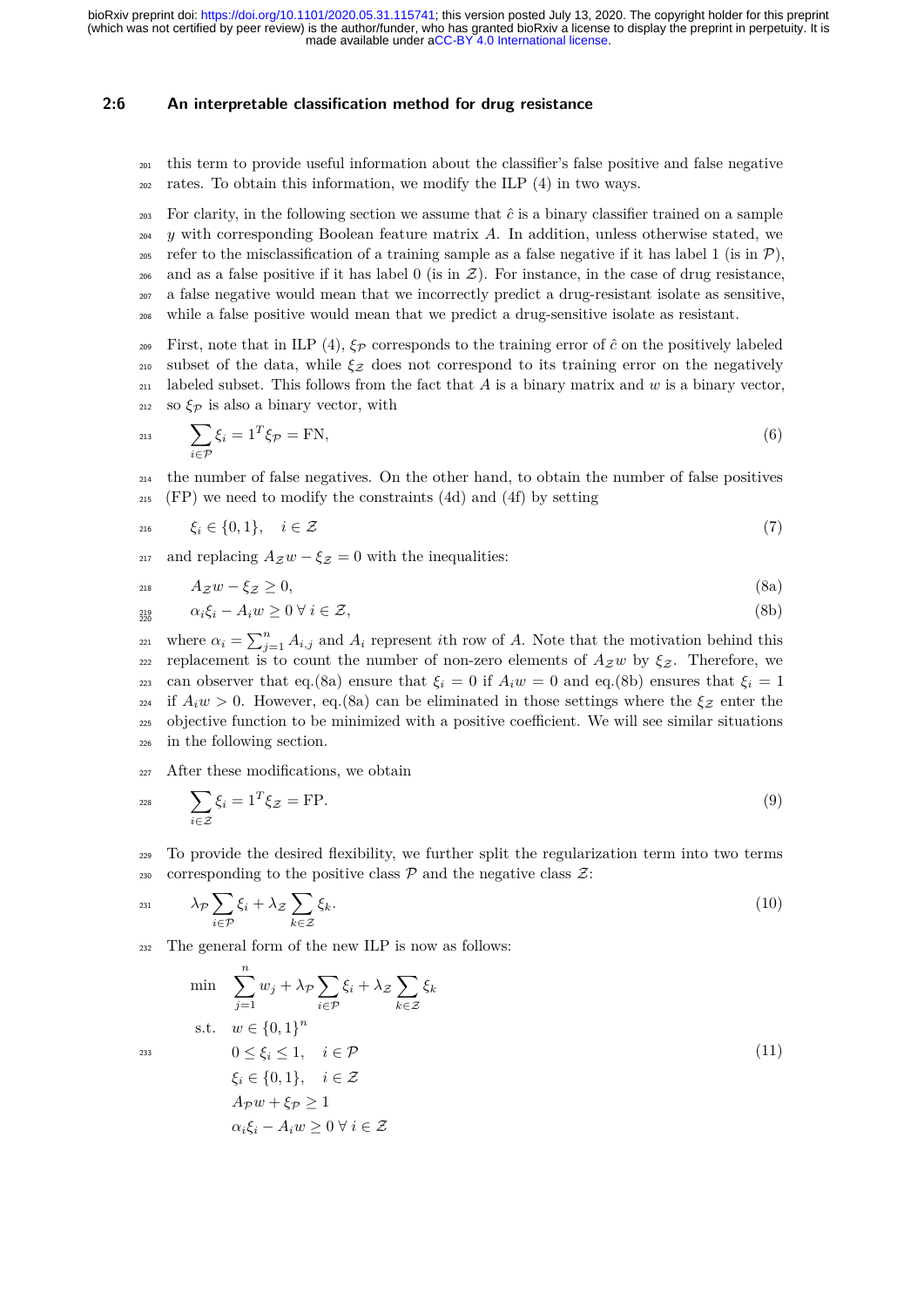234 In this new formulation,  $\lambda_{\mathcal{P}}$  and  $\lambda_{\mathcal{Z}}$  control the trade-off between the false positives and the false negatives, and jointly influence the sparsity of the rule. This formulation can be further tailored to optimize specific evaluation metrics. In the following section we demonstrate this for sensitivity and specificity, as an example.

## <span id="page-6-0"></span><sup>238</sup> **2.3 Optimizing sensitivity and specificity**

<sup>239</sup> Since the ILP formulation in [\(11\)](#page-5-2) provides us with direct access to the two components of <sup>240</sup> the training error, we may modify the classifier to optimize a specific evaluation metric. For <sup>241</sup> instance, assume that we would like to train the classifier  $\hat{c}$  to maximize the sensitivity at a <sup>242</sup> given specificity threshold  $\bar{t}$ . First, recall that

$$
Specificity = \frac{TN}{TN + FP} = 1 - \frac{FP}{N},\tag{12}
$$

<span id="page-6-3"></span><span id="page-6-2"></span>
$$
Sensitivity = \frac{TP}{TP + FN} = 1 - \frac{FN}{P}.
$$
\n(13)

<sup>246</sup> From equation [\(10\)](#page-5-3), equation [\(12\)](#page-6-2) and the definition of  $\mathcal{Z}$ , we get the constraint

<span id="page-6-6"></span>
$$
\bar{t} \le 1 - \frac{\mathbf{1}^T \xi \mathbf{z}}{|\mathbf{z}|} \iff \mathbf{1}^T \xi \mathbf{z} \le (1 - \bar{t}) |\mathbf{z}|. \tag{14}
$$

 $249$  Our objective is to maximize sensitivity, which is equivalent to minimizing  $\sum_{i \in \mathcal{P}} \xi_i$  by  $_{250}$  equations [\(13\)](#page-6-3) and [\(6\)](#page-5-4). Hence, the ILP [\(11\)](#page-5-2) can be modified as follows:

<span id="page-6-5"></span>
$$
\min \sum_{j=1}^{n} w_j + \lambda_p \sum_{i \in \mathcal{P}} \xi_i
$$
\n
$$
\text{s.t.} \quad w \in \{0, 1\}^n
$$
\n
$$
0 \le \xi_i \le 1, \quad i \in \mathcal{P}
$$
\n
$$
\xi_i \in \{0, 1\}, \quad i \in \mathcal{Z}
$$
\n
$$
A_{\mathcal{P}} w + \xi_{\mathcal{P}} \ge 1
$$
\n
$$
\alpha_i \xi_i - A_i w \ge 0 \ \forall \ i \in \mathcal{Z}
$$
\n
$$
1^T \xi_{\mathcal{Z}} \le (1 - \overline{t}) |\mathcal{Z}|.
$$
\n
$$
(15)
$$

<sup>252</sup> The maximum specificity at given sensitivity can be found analogously.

## <span id="page-6-1"></span><sup>253</sup> **2.4 Approximating the AUROC**

 $_{254}$  In this section we compute an analog of the AUROC<sup>[1](#page-6-4)</sup> of our classifier given a limit on rule size. Recall that the ROC is a plot demonstrating the performance of a score-producing classifier at different score thresholds, created by plotting the true positive rate (TPR) against the false positive rate (FPR). However, since the rule-based classifier produced by ILP [\(11\)](#page-5-2) is a discrete classifier, it cannot produce a ROC curve in the usual way. To create a ROC curve for this classifier, we compute the true positive rate (TPR) for different values of the false positive rate (FPR). In addition, we set a limit on the rule size (sparsity) of the classifier.

<sup>262</sup> More precisely, we create the ROC curve by incrementally changing the FPR and computing <sup>263</sup> the optimum value of the TPR. To do so, we put varying upper bounds on the FPR and

<span id="page-6-4"></span><sup>&</sup>lt;sup>1</sup> the Area Under the Receiver Operating Characteristic Curve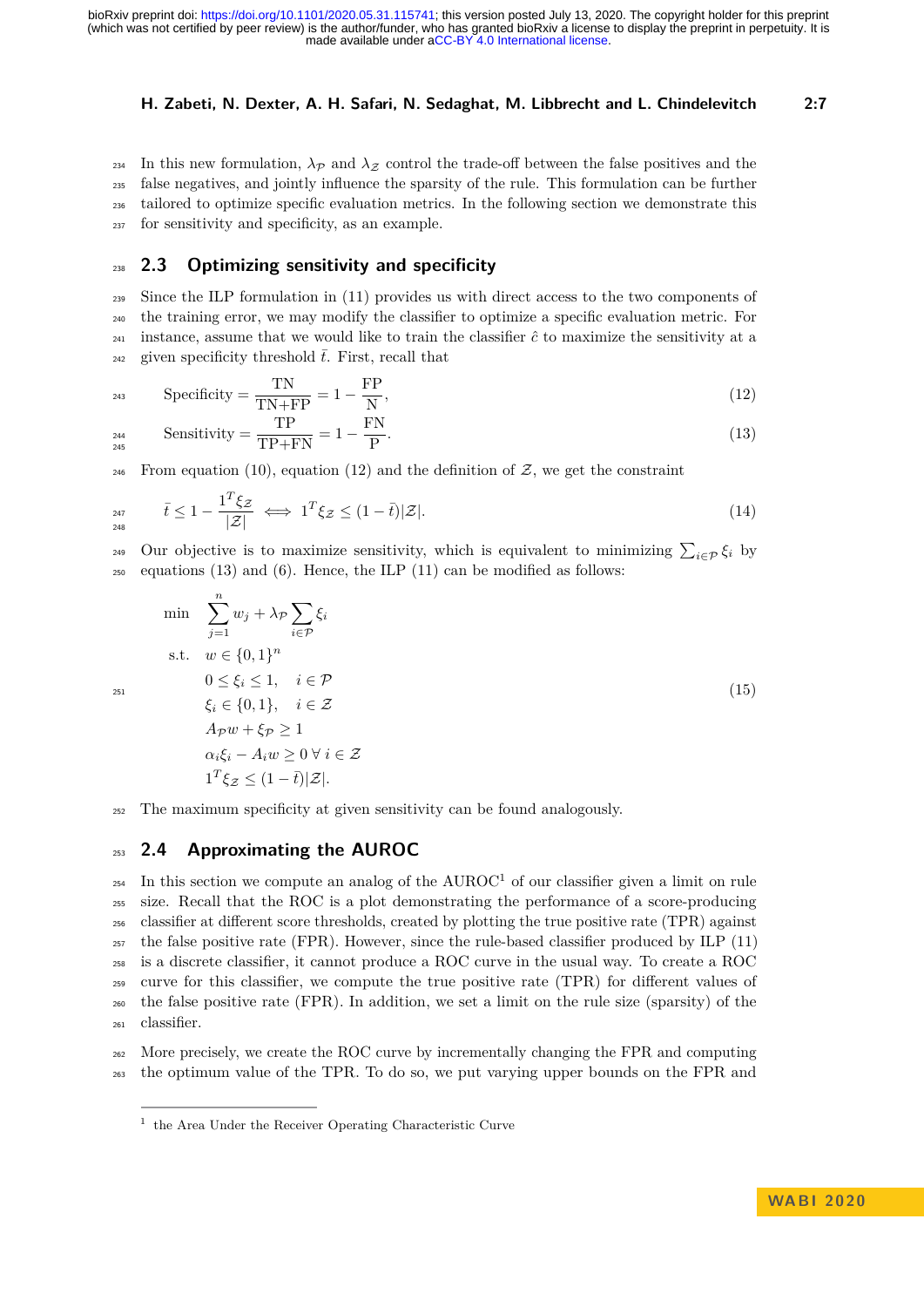#### **2:8 An interpretable classification method for drug resistance**

<sup>264</sup> proceed analogously to the previous section. For instance, assume that we would like to get <sup>265</sup> the best TPR value when the FPR is at most  $\hat{t}$ , where  $0 \leq \hat{t} \leq 1$ , meaning that

<span id="page-7-0"></span>
$$
FPR = \frac{FP}{N} \le \hat{t}.\tag{16}
$$

<span id="page-7-2"></span><sup>268</sup> From equations [\(10\)](#page-5-3), [\(16\)](#page-7-0) and the definition of  $\mathcal Z$  we get

$$
\frac{1^T \xi z}{|\mathcal{Z}|} \leq \hat{t} \iff 1^T \xi z \leq \hat{t} |\mathcal{Z}|. \tag{17}
$$

270 Assuming further that the limit on rule size is equal to  $\hat{s}$ , we have the following constraint: 271

<span id="page-7-1"></span>
$$
1^T w \leq \hat{s}.\tag{18}
$$

 $_{273}$  Therefore, the modified version of the ILP [\(11\)](#page-5-2) suitable for computing an AUROC is:

$$
\min \sum_{i \in \mathcal{P}} \xi_i
$$
\n
$$
\text{s.t.} \quad w \in \{0, 1\}^n
$$
\n
$$
0 \le \xi_i \le 1, \quad i \in \mathcal{P}
$$
\n
$$
\xi_i \in \{0, 1\}, \quad i \in \mathcal{Z}
$$
\n
$$
A_{\mathcal{P}}w + \xi_{\mathcal{P}} \ge 1
$$
\n
$$
\alpha_i \xi_i - A_i w \ge 0 \ \forall \ i \in \mathcal{Z}
$$
\n
$$
1^T w \le \hat{s}
$$
\n
$$
1^T \xi_{\mathcal{Z}} \le \hat{t} |\mathcal{Z}|.
$$
\n
$$
(19)
$$

$$
_{275}
$$
 We utilize the CPLEX optimizer [20] to solve the ILP in (19).

## <sup>276</sup> **3 Implementation**

<sup>277</sup> All the methods in this paper are implemented in the Python programming language. We <sup>278</sup> use a Scikit-learn [\[38\]](#page-17-8) implementation for the machine learning models and the CPLEX <sup>279</sup> optimizer version 12.10.0 [\[20\]](#page-16-9), together with its Python API, for our method.

#### <sup>280</sup> **3.1 Data**

 To obtain a dataset to train and evaluate our method on, we combine data from the Pathosys- tems Resource Integration Center (PATRIC)[\[47\]](#page-17-9) and the Relational Sequencing TB Data Platform (ReSeqTB)[\[45\]](#page-17-10). This results in 8000 isolates together with their resistant/sus- ceptible status (label) for seven drugs, including five first-line drugs (rifampicin, isoniazid, pyrazinamide, ethambutol, and streptomycin) and two second-line drugs (kanamycin and ofloxacin) [\[34\]](#page-16-10). The short-read whole genome sequences of these 8000 isolates are down- loaded from the European Nucleotide Archive [\[23\]](#page-16-11) and the Sequence Read Archive [\[24\]](#page-16-12). The accession numbers used to obtain the data in our study were: ERP[000192, 006989, 008667, 010209, 013054, 000520], PRJEB[10385, 10950, 14199, 2358, 2794, 5162, 9680], PRJNA[183624, 235615, 296471], and SRP[018402, 051584, 061066].

<sup>291</sup> In order to map the raw sequence data to the reference genome, we use a method similar to <sup>292</sup> that used in previous work [\[7,](#page-15-13) [8\]](#page-15-14). We use the BWA software [\[25\]](#page-16-13), specifically, the bwa-mem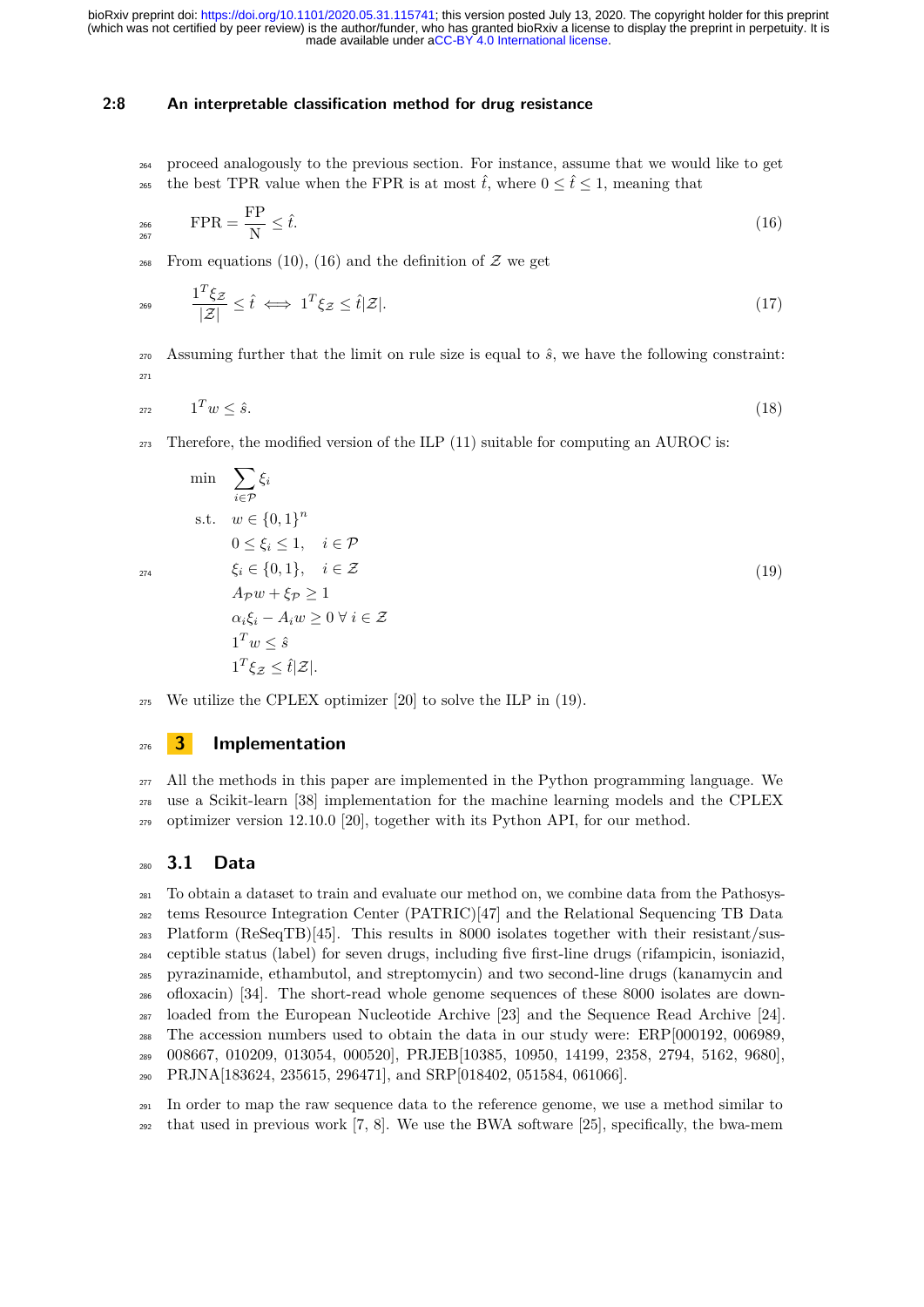program. We then call the single-nucleotide polymorphisms (SNPs) of each isolate with two different pipelines, SAMtools [\[18\]](#page-15-15) and GATK [\[39\]](#page-17-11), and take the intersection of their calls to ensure reliability. The final dataset, which includes the position as well as the reference and alternative allele for each SNP  $[8]$ , is used as the input to our classifier.

 Starting from this input we create a binary feature matrix, where each row represents an isolate and each column indicates the presence or absence of a particular SNP. For each drug, we group all the SNPs with identical presence/absence patterns into a single column, since at most one SNP in a group would ever be selected to be part of a rule. The number of labeled and resistant isolates and of SNPs and SNP groups for each drug is stated in Table [1.](#page-8-0)

<span id="page-8-0"></span>

| Drug         | Number of isolates | Number of resistant isolates | Number of SNPs | Number of SNP groups |
|--------------|--------------------|------------------------------|----------------|----------------------|
| Ethambutol   | 6,096              | 1,407                        | 666,349        | 55,164               |
| Isoniazid    | 7.734              | 3,445                        | 666,349        | 65,090               |
| Kanamycin    | 2,436              | 697                          | 666,349        | 21,513               |
| Ofloxacin    | 2,911              | 800                          | 666,349        | 23,905               |
| Pyrazinamide | 3,858              | 754                          | 666,349        | 33,942               |
| Rifampicin   | 7.715              | 2,968                        | 666,349        | 65,379               |
| Streptomycin | 5,125              | 2,104                        | 666,349        | 45,037               |

**Table 1** Summary of number of isolates in our data

## **3.2 Train-Test split**

 To evaluate our classifier we use a stratified train-test split, where the training set contains 80% and the testing set contains 20% of data.

## <span id="page-8-1"></span>**3.3 AUROC comparison**

 The AUROC of our model was computed for two purposes: first, to investigate the effect of the classifier's sparsity (rule size) on its performance, and second, to compare this performance to that of other machine learning methods. We calculated the AUROC of classifiers with various limits on rule size, selected from {1*,* 10*,* 20*,* 30*,* 40*,* 50*,* 60*,* 70*,* 80*,* 90*,* 100*,* 150*,* 200}. For each rule size, we use the formulation in subsection [2.4,](#page-6-1) increasing the FPR upper bound from 0 to 1 in increments of 0*.*1. We then train a classifier by using the ILP [\(19\)](#page-7-1), and compute the effective FPR and TPR. Lastly, we create the ROC curve by plotting the TPRs against the FPRs, and compute the AUROC.

 To compare the performance of our model with other machine learning models, we also 315 compute the AUROC of the Random Forest  $(RF)$  and  $\ell_1$ -regularized Logistic Regression (LR) models. For these models, we first perform hyper-parameter tuning using grid search 317 with three-fold cross validation, and then select the model with the highest AUROC.

#### **3.4 Sensitivity at a fixed specificity**

 As another evaluation criteria we compute the sensitivity of our model at a desired specificity <sup>320</sup> level (i.e.  $\beta\%$  specificity). To do so, we use the ILP [\(15\)](#page-6-5). In this formulation, the  $\lambda_{\mathcal{P}}$  parameter can be tuned to provide the desired trade-off between the sparsity of the classifier (i.e., rule size) and the number of false negatives. However, in order to make a consistent comparison between the trained models for different drugs, we set a specific limit on rule size and use ILP [\(19\)](#page-7-1) with the last constraint replaced by the last constraint of ILP [\(15\)](#page-6-5), i.e. with  $(17)$  replaced with  $(14)$ .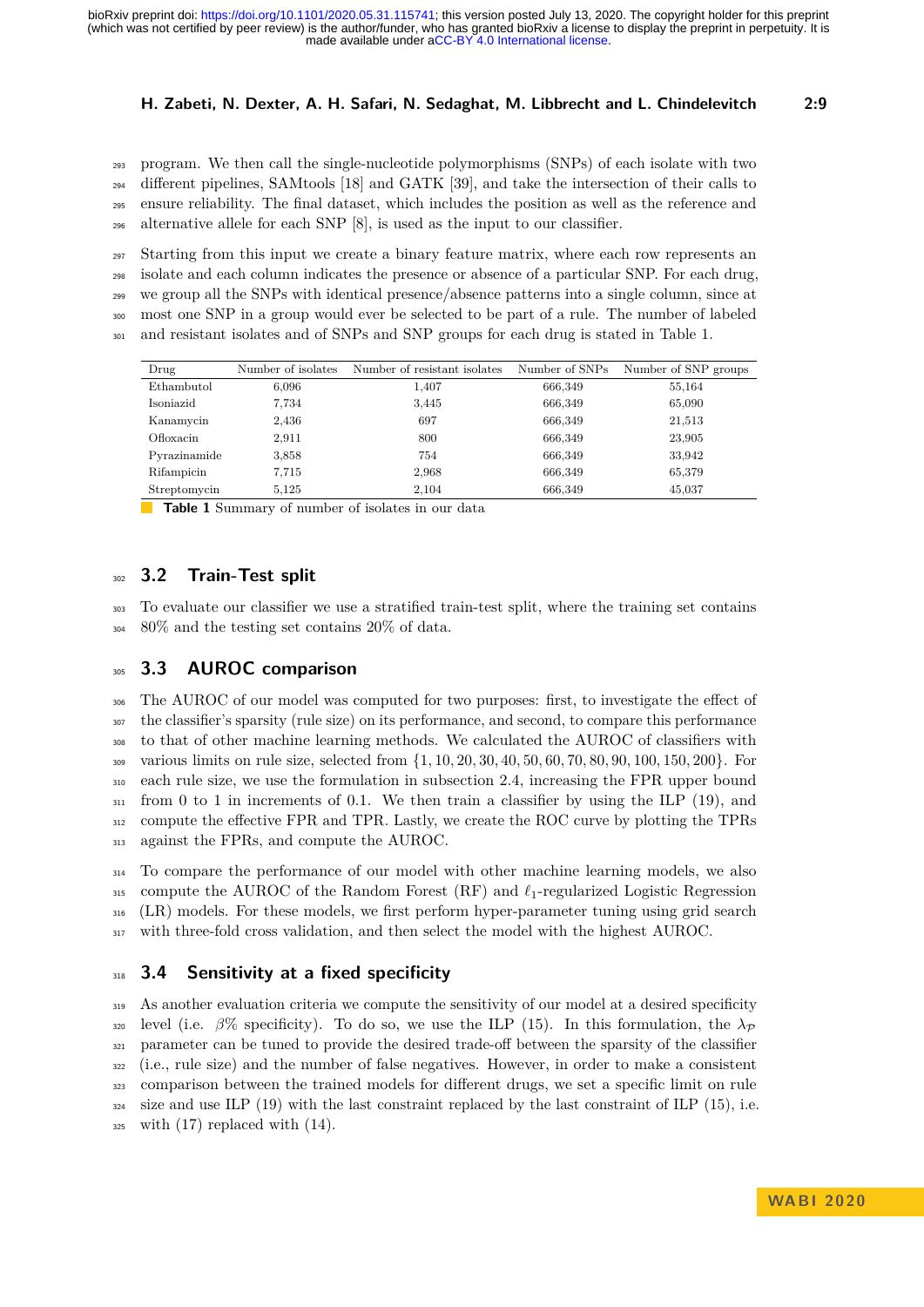#### **2:10 An interpretable classification method for drug resistance**

## <sup>326</sup> **4 Results**

 Evaluating the performance of an interpretable predictive model can be challenging. While most evaluation methods focus on predictive accuracy, it is essential to assess the model's interpretability. Even though there is no consensus on the definition of interpretability, the "Predictive, Descriptive, Relevant" (PDR) framework introduced by [\[32\]](#page-16-14) provides general 331 insights into interpretable models, by emphasizing the balance between these characteristics. In this section, we use the PDR framework to evaluate our models in the following ways.

<sup>333</sup> First, in Section [4.1,](#page-9-0) we assess our method's predictive accuracy by comparing it with RF <sup>334</sup> and LR. At this step we do not have any specific restriction on the rule size, and we report <sup>335</sup> the best AUROC that our model can achieve based on the settings in Section [3.3.](#page-8-1)

336 Second, in Section [4.2,](#page-11-0) we compare the AUROC produced by our method for different limits <sup>337</sup> on rule size. This comparison between the method at different parameter values helps us evaluate its ability to produce a simple model (i.e. a model with a fairly small rule size) with 339 a high AUROC. The simpler models are easier to understand for human users. In this paper, we define the descriptiveness of a model by its simplicity (its rule size, i.e., the number of SNPs needed to define it). In addition, we evaluate our method's sensitivity by comparing it <sup>342</sup> with LR and RF. To do so, we compute and compare the sensitivity of these three models at a specificity near 90%. More specifically, this comparison uses the specificity level achieved by the rule-based model that is closest to 90% (in practice, this is always between 88% and 92% for this dataset), since the rule-based model does not achieve every possible specificity level when given a limit on rule size. For this evaluation, we limit model complexity by setting a limit of 20 on the rule size.

<sup>348</sup> Finally, in Section [4.3,](#page-13-0) we assess the relevance of the model produced by our method by observing the fraction of SNPs used by the model that are located in genes previously reported to be associated with drug resistance. Note that, unlike the approach in [\[48\]](#page-17-6), we do not limit the genes *a priori* to those with known associations with drug resistance.

## <span id="page-9-0"></span><sup>352</sup> **4.1 Our models produce competitive AUROCs**

 Figure [1](#page-10-0) illustrates the results of comparing our model to LR and RF. In this figure, we can see that LR provides a higher AUROC for all 7 drugs, but our model produces slightly higher AUROCs than RF for 3 of the drugs, identical AUROCs for 2 other drugs and slightly lower ones for the remaining 2.

<span id="page-9-1"></span>

| Drug         | Rule size $\leq 10$ | Rule size $\leq 20$ | Rule size $\leq 30$ | Rule size $\leq 40$ | Max AUROC |
|--------------|---------------------|---------------------|---------------------|---------------------|-----------|
| Ethambutol   | 0.86                | 0.86                | 0.85                | 0.86                | 0.87      |
| Isoniazid    | 0.88                | 0.89                | 0.90                | 0.91                | 0.92      |
| Kanamycin    | 0.88                | 0.89                | 0.89                | 0.88                | 0.89      |
| Ofloxacin    | 0.90                | 0.87                | 0.90                | 0.88                | 0.90      |
| Pyrazinamide | 0.88                | 0.88                | 0.88                | 0.89                | 0.89      |
| Rifampicin   | 0.90                | 0.92                | 0.92                | 0.93                | 0.93      |
| Streptomycin | 0.84                | 0.86                | 0.85                | 0.87                | 0.88      |

**Table 2** Comparison between AUROCs of models produced by our method with different rule size limits. We observe that even small rule sizes produce models with a high AUROC.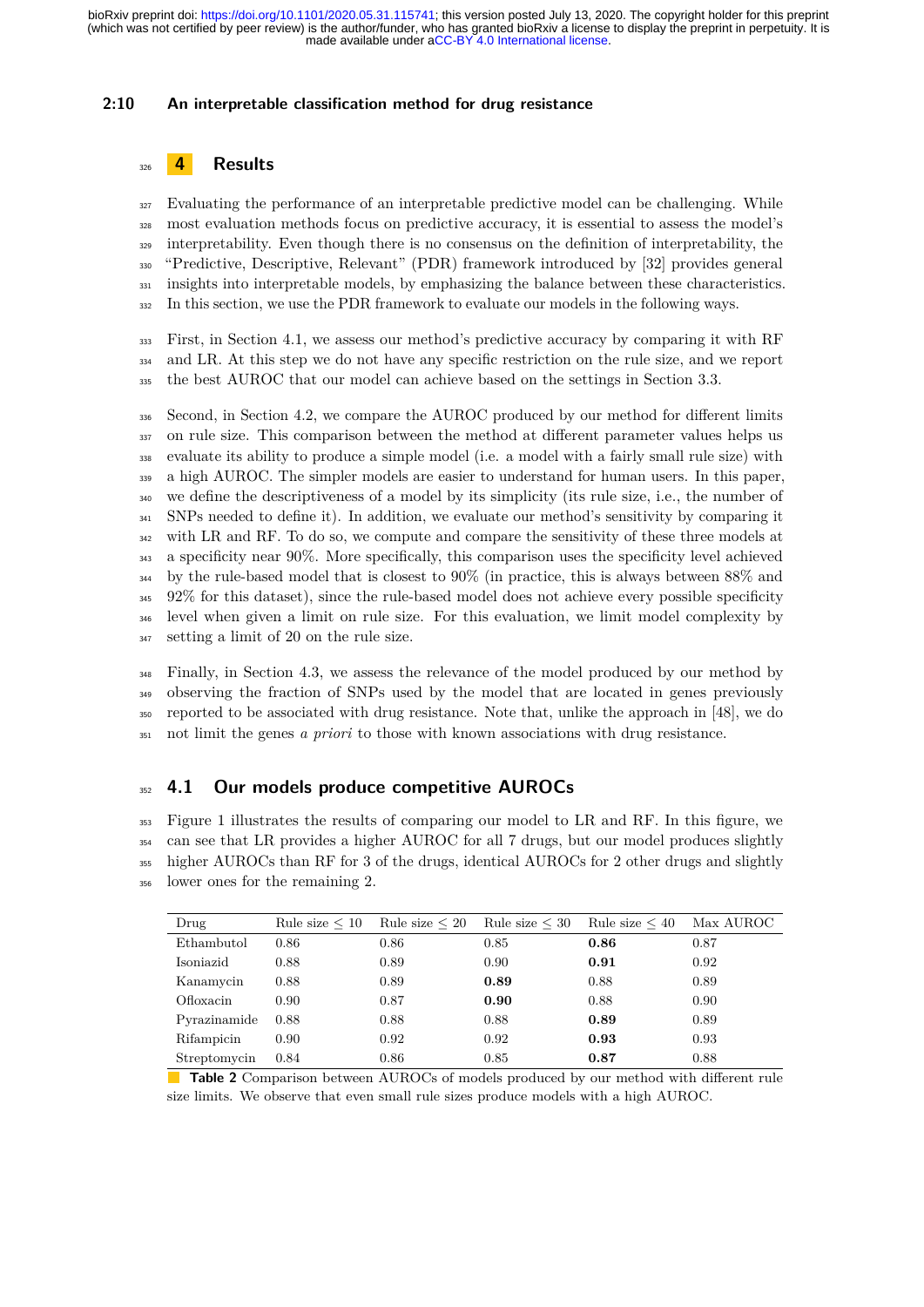(which was not certified by peer review) is the author/funder, who has granted bioRxiv a license to display the preprint in perpetuity. It is made available under [aCC-BY 4.0 International license.](http://creativecommons.org/licenses/by/4.0/) bioRxiv preprint doi: [https://doi.org/10.1101/2020.05.31.115741;](https://doi.org/10.1101/2020.05.31.115741) this version posted July 13, 2020. The copyright holder for this preprint

#### **H. Zabeti, N. Dexter, A. H. Safari, N. Sedaghat, M. Libbrecht and L. Chindelevitch 2:11**

<span id="page-10-0"></span>

**Figure 1** Comparison between the test AUROC of our rule-based model (with no limit imposed on the rule size),  $\ell_1$ -regularized logistic regression and Random Forest.

<span id="page-10-1"></span>

| Drug         |      | Non-zero coef. $\leq 10$ Non-zero coef. $\leq 20$ Non-zero coef. $\leq 30$ Non-zero coef. $\leq 40$ |      |      | Max AUROC |
|--------------|------|-----------------------------------------------------------------------------------------------------|------|------|-----------|
| Ethambutol   | 0.87 | 0.87                                                                                                | 0.88 | 0.89 | 0.91      |
| Isoniazid    | 0.90 | 0.91                                                                                                | 0.92 | 0.93 | 0.96      |
| Kanamycin    | 0.90 | 0.91                                                                                                | 0.91 | 0.92 | 0.92      |
| Ofloxacin    | 0.86 | 0.90                                                                                                | 0.94 | 0.94 | 0.94      |
| Pyrazinamide | 0.81 | 0.87                                                                                                | 0.89 | 0.89 | 0.90      |
| Rifampicin   | 0.92 | 0.92                                                                                                | 0.94 | 0.94 | 0.97      |
| Streptomycin | 0.88 | 0.88                                                                                                | 0.89 | 0.90 | 0.92      |

П **Table 3** Comparison between AUROCs of models produced by  $\ell_1$ -regularized logistic regression with different numbers of non-zero regression coefficients.

## **WA B I 2 0 2 0**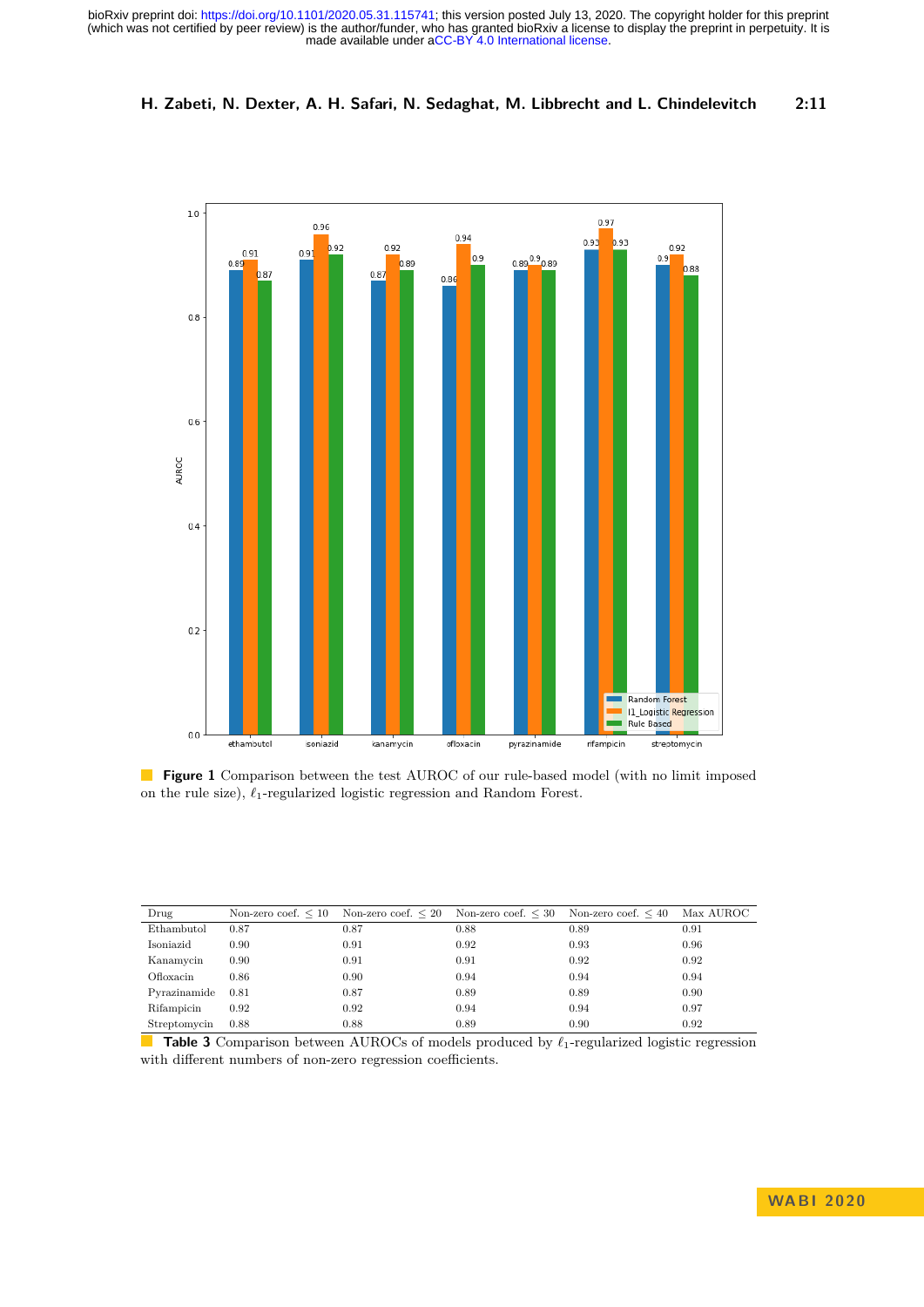#### **2:12 An interpretable classification method for drug resistance**

<span id="page-11-1"></span>

**Figure 2** Test AUROC for models trained on each drug with various rule size limits. Beyond a certain rule size, which varies with the drug, the AUROC of the predictive model no longer improves.

## <span id="page-11-0"></span><sup>357</sup> **4.2 Our approach is able to produce simple models with high** <sup>358</sup> **AUROC**

 Figure [2](#page-11-1) demonstrates the change in AUROC as we increase the limit on the rule size. Our results show that as the limit on the rule size increases, we get higher AUROC on the training set. However, on the test set, we see that the AUROC increases more slowly after a rule size limit of 10, and eventually starts to decrease.

<sup>363</sup> As shown in Figure [2](#page-11-1) and Table [2,](#page-9-1) the AUROC does not increase significantly beyond a rule <sup>364</sup> size limit of 10. Thus, our method is capable of producing models with a rule sizes small <sup>365</sup> enough to keep the model simple yet keep the AUROC within 1% of the maximum.

<sup>366</sup> Table [3](#page-10-1) shows the same trend for the  $\ell_1$ -regularized logistic regression. We see that, at the low <sup>367</sup> rule-size limits (such as 10 and 20), our approach produces a comparable performance to that  $\frac{1}{368}$  of  $\ell_1$ -regularized logistic regression, while it is slightly worse for larger rule-size limits. At the <sup>369</sup> same time, as we show in Figures [4a](#page-13-1) and [4b](#page-13-1) below, our approach results in the recovery of a <sup>370</sup> lot more genes known to be associated with drug resistance than logistic regression.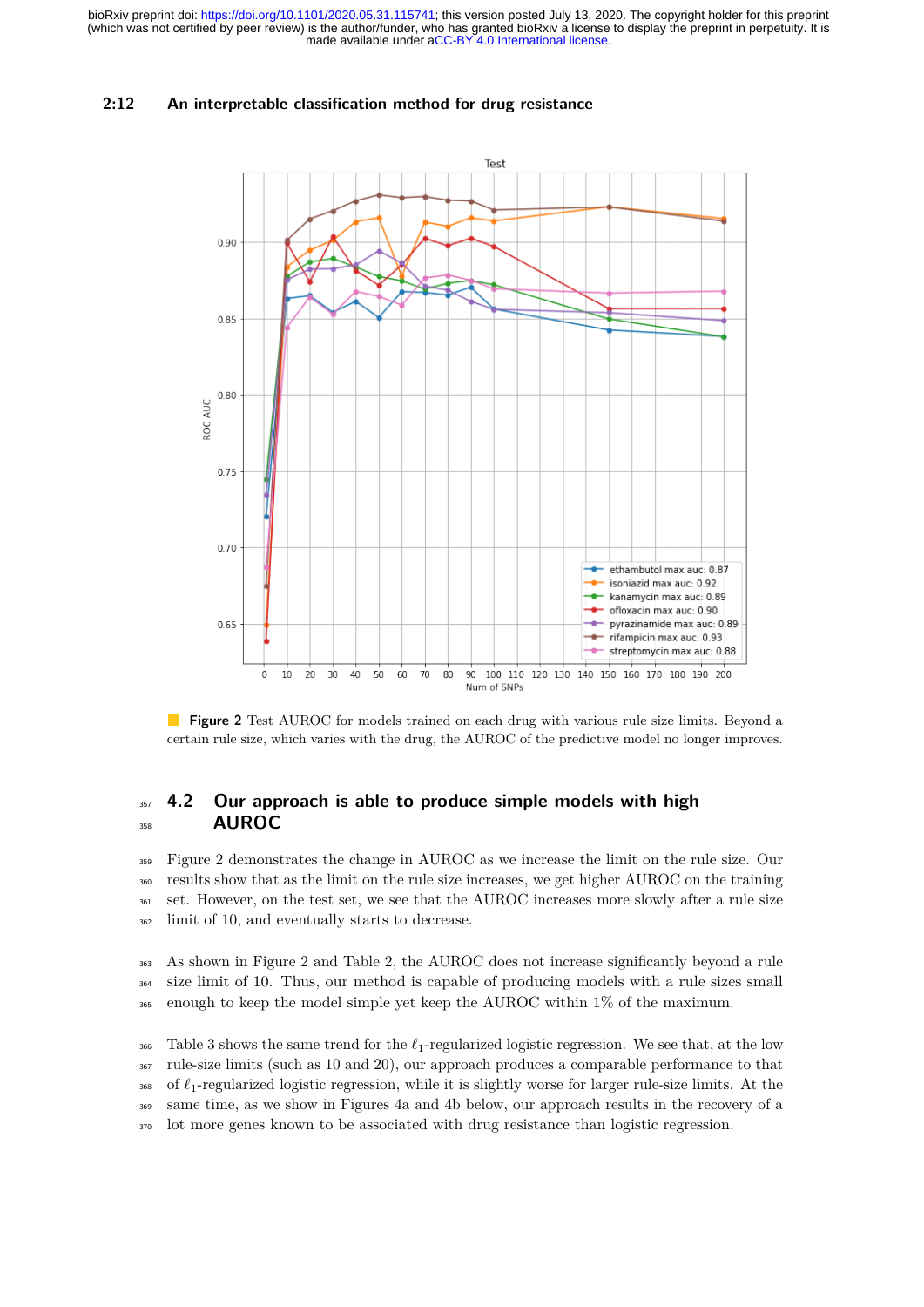#### **H. Zabeti, N. Dexter, A. H. Safari, N. Sedaghat, M. Libbrecht and L. Chindelevitch 2:13**



**Figure 3** Comparison between the sensitivity of our rule-based method with the rule size limit set to 20,  $\ell_1$ -Logistic regression and Random Forest at around 90% specificity on the testing data.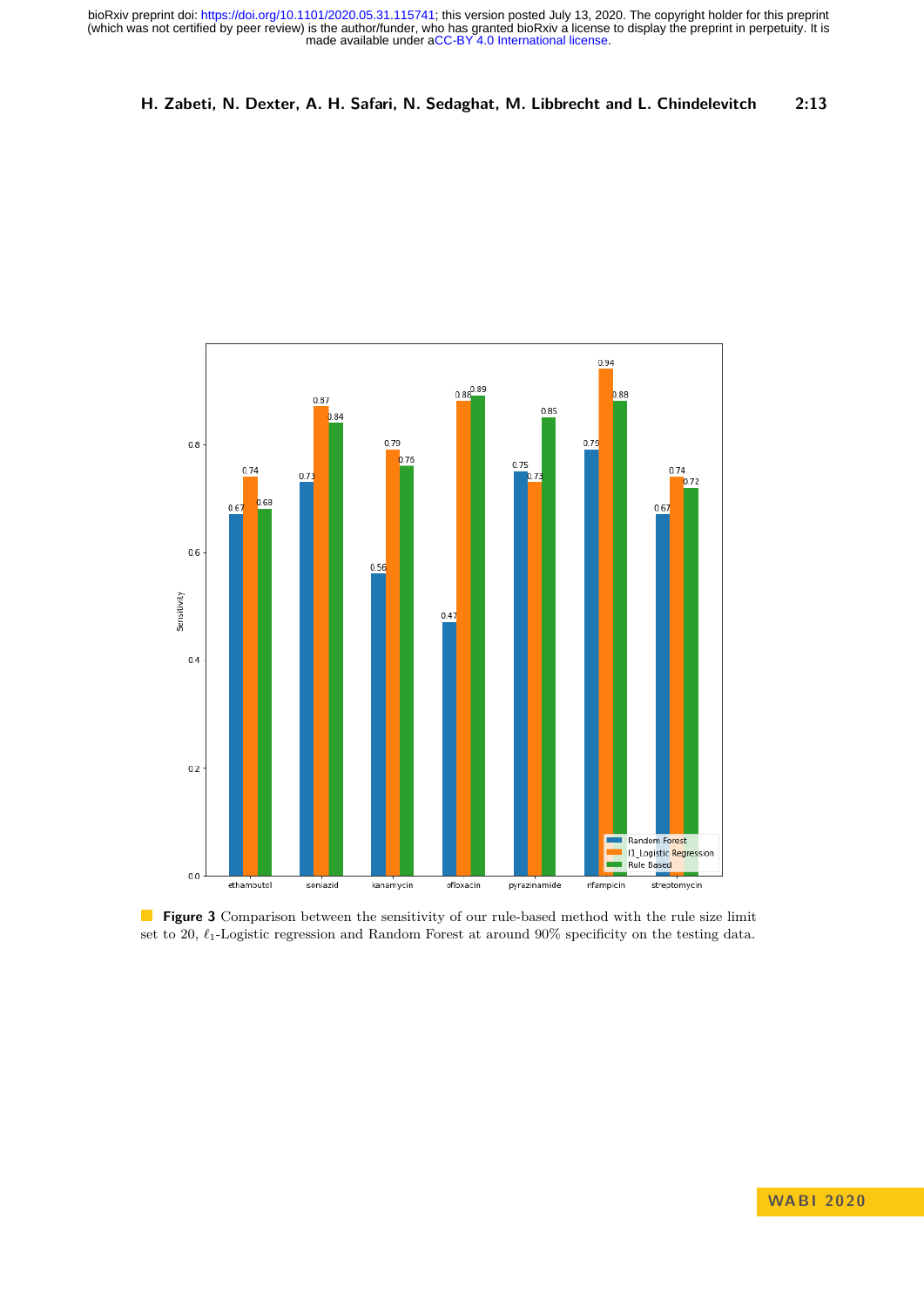# <span id="page-13-1"></span>intergenio  $\overline{z}$  $\overline{16}$  $\overline{1}$  $\overline{1}$  $\frac{dS}{dt}$  12  $\frac{a}{b}$   $E$ i n **(a) (b)**

**2:14 An interpretable classification method for drug resistance**

**Figure 4** (a) The number of SNPs in genes with known association to drug resistance, genes without such an association, and intergenic regions, in our models with at most 20 SNPs and a specificity of  $\geq 90\%$ . (b) The same numbers for  $\ell_1$ -Logistic regression models with as close as possible to 20 non-zero regression coefficients.

#### <span id="page-13-0"></span><sup>371</sup> **4.3 Our model uses genes previously associated to drug resistance**

<sup>372</sup> Our results show that the models produced by our method contains many SNPs in genes previously associated with drug resistance in *Mycobacterium tuberculosis*. Due to the large size of SNP groups (SNPs in perfect linkage disequilibrium), the causality of specific SNPs remains difficult to determine. However, many of the genes known to be relevant to resistance mechanisms appear among the possible variants that are pointed to by the selected groups 377 of duplicated SNPs.

 In Figure [4a](#page-13-1) we show the number of SNPs within different classes of genes found by our 379 approach with rule size  $\leq 20$  and specificity  $\geq 90\%$ , where each gene is classified according to whether it has a known association to drug resistance ("known") or not ("unknown"), with 381 an additional class for SNPs in intergenic regions. We show these numbers for  $\ell_1$ -Logistic regression models with as close as possible to 20 non-zero regression coefficients in Figure [4b.](#page-13-1) A comparison between these figures suggests that when both approaches are restricted to a  $_{384}$  small number of features, our approach detects more relevant SNPs than  $\ell_1$ -logistic regression. The list of "known" genes, selected through a data-driven and consensus-driven process by a panel of experts, is the one in [\[31\]](#page-16-15), containing 183 out of over 4,000 *M. tuberculosis* genes. We note that in both cases, a group of SNPs in perfect linkage disequilibrium was coded as "known" if at least one of the SNPs was contained in a known gene, "intergenic" if none of them appeared in a gene, and as "unknown" otherwise.

#### <sup>390</sup> **4.4 Running time**

 We run our code on a cluster node with 2 CPU sockets, each with an 8-core 2.60 GHz Intel Xeon E5-2640 v3 with 32 threads. The training of a single model with fixed hyper-parameters takes between 1 and 8 minutes. This suggests that once a suitable value is chosen for the hyper-parameters, the optimization used to determine the optimal rule can be performed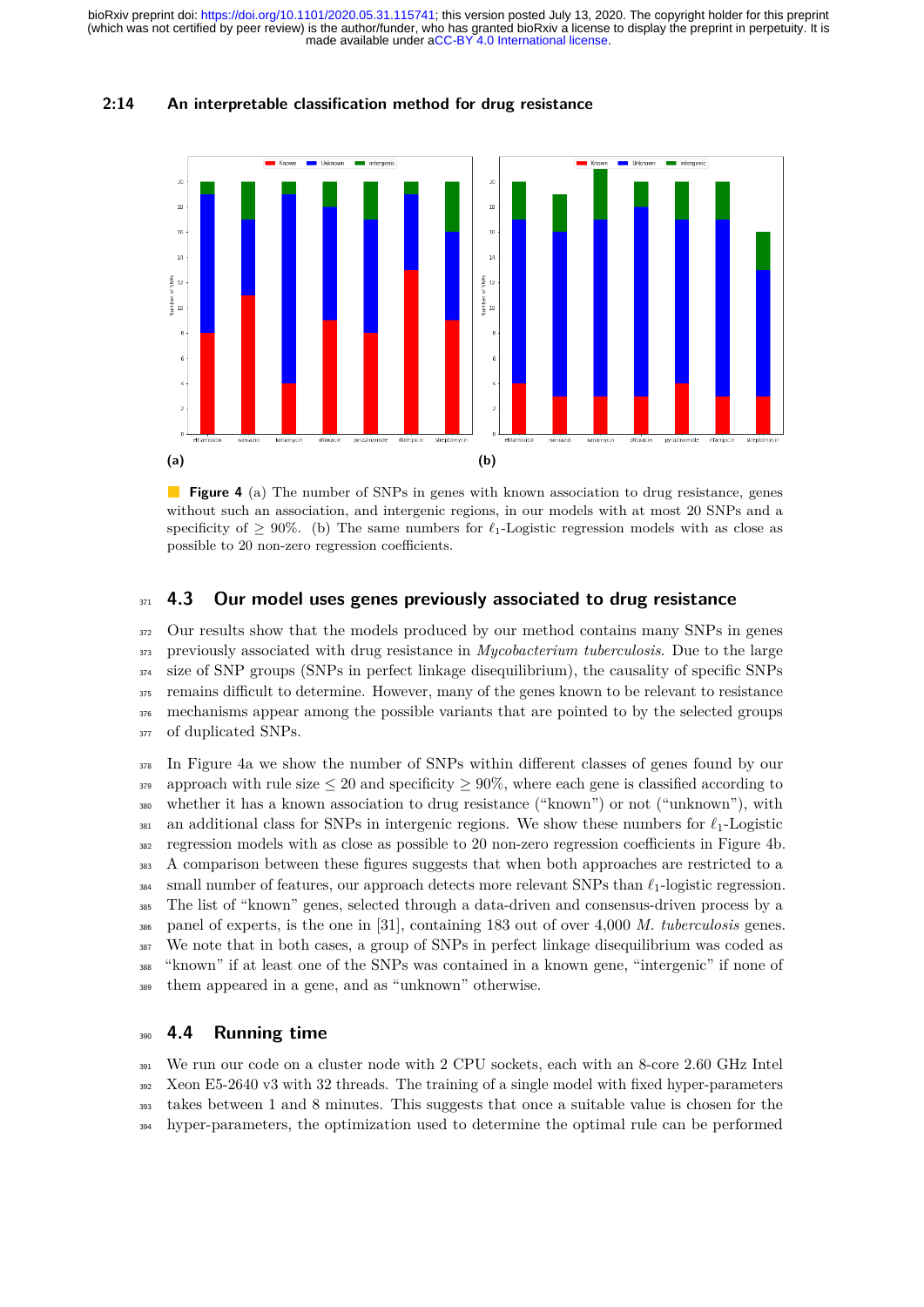#### **H. Zabeti, N. Dexter, A. H. Safari, N. Sedaghat, M. Libbrecht and L. Chindelevitch 2:15**

 efficiently. Overall, producing the ROC curve for each drug takes between 3 and 18 hours, depending on the number of labeled isolates available for each drug.

## **5 Conclusion**

 In this paper, we introduced a new approach for creating rule-based classifiers. Our method utilizes the group testing problem and Boolean compressed sensing. It can produce inter- pretable, highly accurate, flexible classifiers which can be optimized for particular evaluation metrics.

 We used our method to produce classifiers for predicting drug resistance in *Mycobacterium tuberculosis*. The classifiers' predictive accuracy was tested on a variety of antibiotics commonly used for treating tuberculosis, including five first-line and two second-line drugs. We show that our method could produce classifiers with a high AUROC, slightly less than that <sup>406</sup> of unrestricted  $\ell_1$ -Logistic regression, and comparable to Random Forest, as well as  $\ell_1$ -Logistic regression restricted to a comparably small number of selected features for interpretability. In addition, we show that our method is capable of producing accurate models with a rule size small enough to keep the model understandable for human users. Finally, we show that our approach can provide useful insights into its input data - in this case, it could help identify genes associated with drug resistance.

 We note that the presence of SNPs with identical presence/absence patterns, which would be referred to as being in perfect linkage disequilibrium (LD) in genetics [\[42\]](#page-17-12), is common in bacteria such as *Mycobacterium tuberculosis* whose evolution is primarily clonal [\[17\]](#page-15-16). For this reason, while the grouping of such SNPs together substantially greatly simplifies the computational task at hand, it is challenging to ascertain the exact representative of each group that should be selected to determine the drug resistance status of an isolate. Determining this representative would likely require larger sample sizes or a built-in prior knowledge of the functional effects of individual SNPs.

 We also note that the genes we define as having a known association to drug resistance are not specific to the drug being tested, i.e. some of them may have been found to be associated with the resistance to a drug other than the one being predicted. This is to be expected, however, as the distinct resistance mechanisms are generally less numerous than antibiotics . It will be interesting to see whether methods such as ours are able to detect specific, for instance, by testing it on data for newly developed antibiotics such as bedaquiline and delamanid [\[22\]](#page-16-16).

 Our goal in this paper was to introduce a novel method for producing interpretable models and explore its accuracy, descriptive ability, and relevance in detecting drug resistance in *Mycobacterium tuberculosis* isolates. In this study, the focus was mostly on the predictive accuracy, and we will explore the similarities and differences between our model and other interpretable techniques (both model-based and *post-hoc* ones) in future work.

#### **References**

<span id="page-14-0"></span> **1** Matthew Aldridge, Oliver Johnson, Jonathan Scarlett, et al. Group testing: an information theory perspective. *Foundations and Trends® in Communications and Information Theory*,  $15(3-4):196-392, 2019.$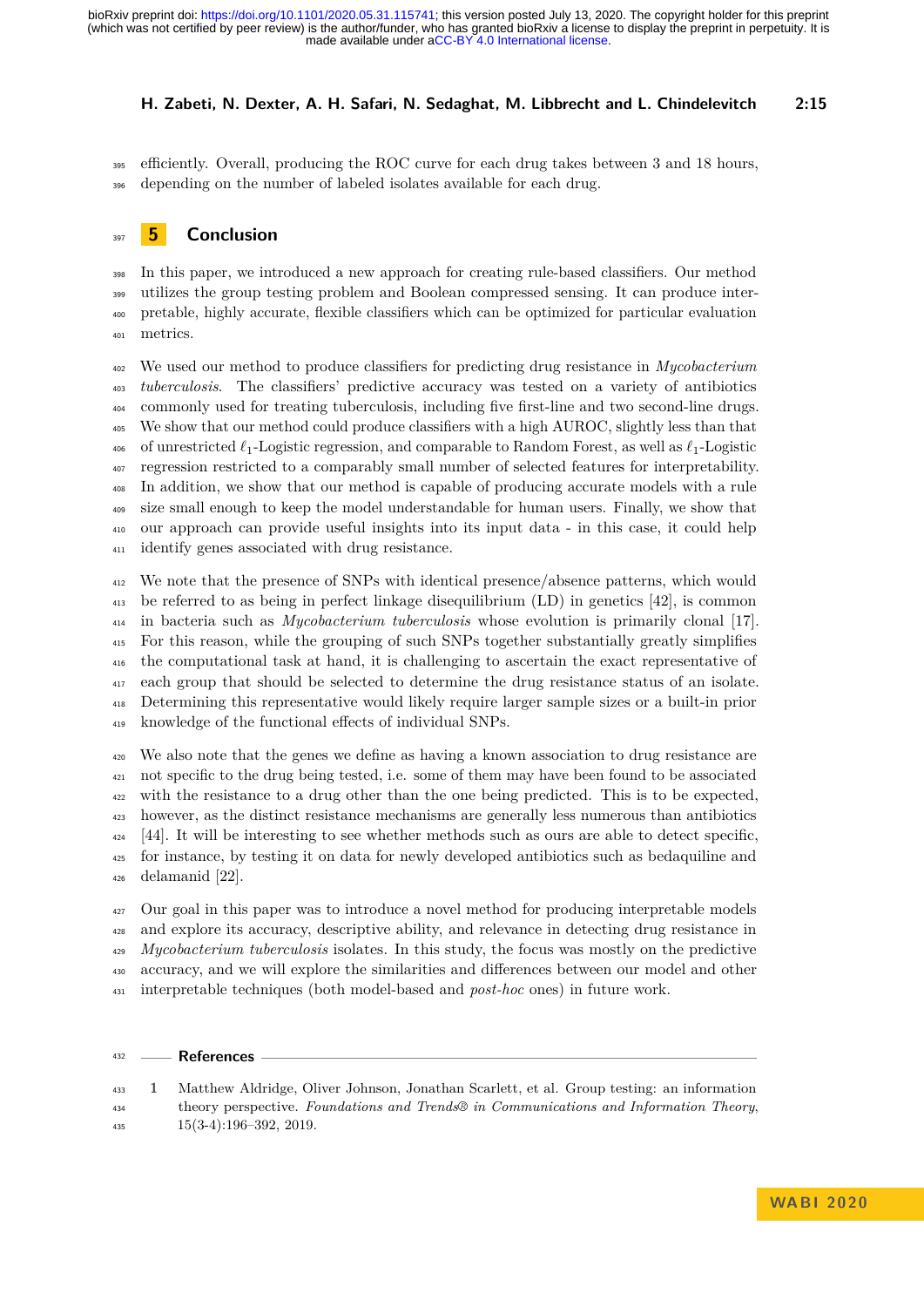#### **2:16 An interpretable classification method for drug resistance**

- <span id="page-15-4"></span> **2** Gustavo Arango-Argoty, Emily Garner, Amy Pruden, Lenwood S Heath, Peter Vikesland, and Liqing Zhang. DeepARG: a deep learning approach for predicting antibiotic resistance genes from metagenomic data. *Microbiome*, 6(1):1–15, 2018.
- <span id="page-15-10"></span> **3** G. K. Atia and V. Saligrama. Boolean compressed sensing and noisy group testing. *IEEE Transactions on Information Theory*, 58(3):1880–1901, 2012.
- <span id="page-15-1"></span> **4** P. Bradley, N. Gordon, T Walker, et al. Rapid antibiotic-resistance predictions from genome sequence data for Staphylococcus aureus and Mycobacterium tuberculosis. *Nature Commu-nications*, 6, 2015.
- <span id="page-15-9"></span> **5** E. J. Candes and M. B. Wakin. An introduction to compressive sampling. *IEEE Signal Processing Magazine*, 25(2):21–30, 2008.
- <span id="page-15-11"></span> **6** Albert Cohen, Wolfgang Dahmen, and Ronald DeVore. Compressed sensing and best *k*-term approximation. *Journal of the American mathematical society*, 22(1):211–231, 2009.
- <span id="page-15-13"></span> **7** Francesc Coll, Ruth McNerney, José Afonso Guerra-Assunção, Judith R. Glynn, João Perdigão, Miguel Viveiros, Isabel Portugal, Arnab Pain, Nigel Martin, and Taane G. Clark. A robust snp barcode for typing mycobacterium tuberculosis complex strains. *Nature Communications*, 2014. URL: <https://doi.org/10.1038/ncomms5812>.
- <span id="page-15-14"></span> **8** Wouter Deelder, Sofia Christakoudi, Jody Phelan, Ernest Diez Benavente, Susana Campino, Ruth McNerney, Luigi Palla, and Taane Gregory Clark. Machine learning predicts accurately Mycobacterium tuberculosis drug resistance from whole genome sequencing data. *Frontiers in Genetics*, 10:922, 2019.
- <span id="page-15-8"></span> **9** Alireza Doostan and Houman Owhadi. A non-adapted sparse approximation of PDEs with stochastic inputs. *Journal of Computational Physics*, 230(8):3015–3034, 2011.
- <span id="page-15-12"></span> **10** Robert Dorfman. The detection of defective members of large populations. *The Annals of Mathematical Statistics*, 14(4):436–440, 1943.
- <span id="page-15-3"></span> **11** Sorin Drăghici and R Brian Potter. Predicting HIV drug resistance with neural networks. *Bioinformatics*, 19(1):98–107, 2003.
- <span id="page-15-7"></span> **12** M. F. Duarte and Y. C. Eldar. Structured compressed sensing: From theory to applications. *IEEE Transactions on Signal Processing*, 59(9):4053–4085, 2011.
- <span id="page-15-6"></span> **13** Y.C. Eldar and G. Kutyniok. *Compressed Sensing: Theory and Applications*. Cambridge University Press, 2012. URL: <https://books.google.ca/books?id=9ccLAQAAQBAJ>.
- <span id="page-15-0"></span> **14** Coll F, McNerney R, Preston MD, et al. Rapid determination of anti-tuberculosis drug resistance from whole-genome sequences. *Genome Med.*, 7:51, 2015.
- <span id="page-15-2"></span> **15** Silke Feuerriegel, Viola Schleusener, Patrick Beckert, Thomas A. Kohl, Paolo Miotto, Daniela M. Cirillo, Andrea M. Cabibbe, Stefan Niemann, and Kurt Fellenberg. PhyResSE: a web tool delineating Mycobacterium tuberculosis antibiotic resistance and lineage from whole-genome sequencing data. *Journal of Clinical Microbiology*, 53(6):1908–1914, 2015.
- <span id="page-15-5"></span> **16** S. Foucart and H. Rauhut. *A Mathematical Introduction to Compressive Sensing*. Applied and Numerical Harmonic Analysis. Springer New York, 2013. URL: [https://books.google.](https://books.google.ca/books?id=zb28BAAAQBAJ) [ca/books?id=zb28BAAAQBAJ](https://books.google.ca/books?id=zb28BAAAQBAJ).
- <span id="page-15-16"></span> **17** Sebastien Gagneux. Ecology and evolution of Mycobacterium tuberculosis. *Nat Rev Microbiol*, 16:202–213, 2018.
- <span id="page-15-15"></span> **18** Li H1, Handsaker B, Wysoker A, Fennell T, Ruan J, Homer N, Marth G, Abecasis G, Durbin R, and 1000 Genome Project Data Processing Subgroup. The sequence alignment/map format and samtools. *Bioinformatics*, 25(16):2078–2079, 2009.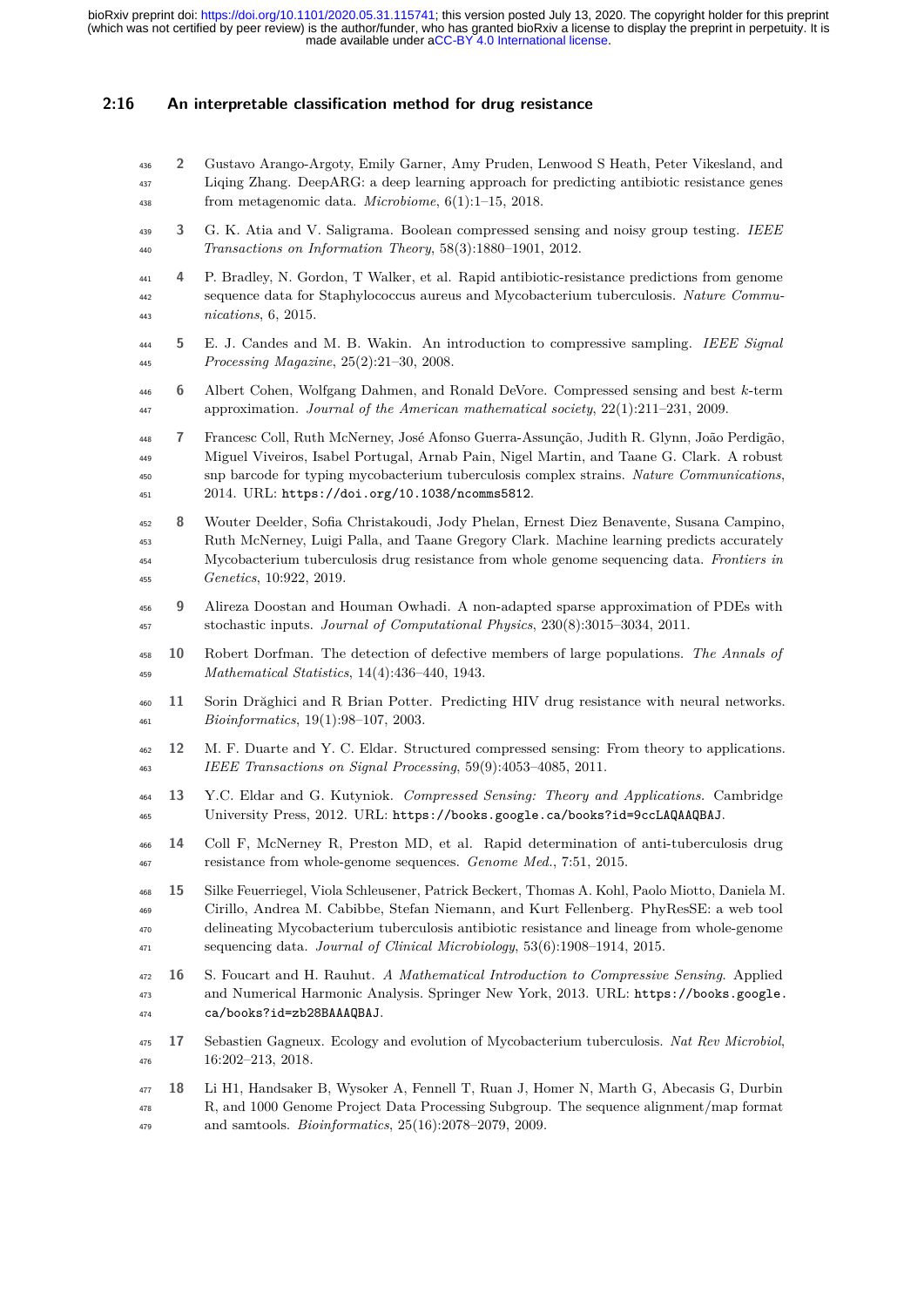- <span id="page-16-3"></span> **19** Matthew A Herman and Thomas Strohmer. High-resolution radar via compressed sensing. *IEEE transactions on signal processing*, 57(6):2275–2284, 2009.
- <span id="page-16-9"></span> **[2](https://www.ibm.com/support/knowledgecenter/SSSA5P)0** IBM. IBM ILOG CPLEX Optimization Studio V12.10.0 documentation. [https://www.ibm.](https://www.ibm.com/support/knowledgecenter/SSSA5P) [com/support/knowledgecenter/SSSA5P](https://www.ibm.com/support/knowledgecenter/SSSA5P), 2020.
- <span id="page-16-1"></span> **21** H. Iwai, M. Kato-Miyazawa, T Kirikae, and T. Miyoshi-Akiyama. CASTB (the comprehensive analysis server for the Mycobacterium tuberculosis complex): A publicly accessible web server for epidemiological analyses, drug-resistance prediction and phylogenetic comparison of clinical isolates. *Tuberculosis*, pages 843–844, 2015.
- <span id="page-16-16"></span> **22** Suha Kadura, Nicholas King, Maria Nakhoul, Hongya Zhu, Grant Theron, Claudio U Köser, and Maha Farhat. Systematic review of mutations associated with resistance to the new and repurposed Mycobacterium tuberculosis drugs bedaquiline, clofazimine, linezolid, delamanid and pretomanid. *Journal of Antimicrobial Chemotherapy*, 05 2020. dkaa136.
- <span id="page-16-11"></span> **23** Rasko Leinonen, Ruth Akhtar, Ewan Birney, Lawrence Bower, Ana Cerdeno-Tárraga, et al. The European Nucleotide Archive. *Nucleic Acids Research*, 39:D28–31, 2011.
- <span id="page-16-12"></span> **24** Rasko Leinonen, Hideaki Sugawara, Martin Shumway, and International Nucleotide Se- quence Database Collaboration. The sequence read archive. *Nucleic acids research*, 39(suppl\_1):D19–D21, 2010.
- <span id="page-16-13"></span> **25** H Li. Aligning sequence reads, clone sequences and assembly contigs with BWA-MEM. *arXiv*, 2013.
- <span id="page-16-2"></span> **26** Michael Lustig, David Donoho, and John M Pauly. Sparse MRI: The application of compressed sensing for rapid MR imaging. *Magnetic Resonance in Medicine: An Official Journal of the International Society for Magnetic Resonance in Medicine*, 58(6):1182–1195, 2007.
- <span id="page-16-7"></span> **27** D. Malioutov and M. Malyutov. Boolean compressed sensing: LP relaxation for group testing. In *2012 IEEE International Conference on Acoustics, Speech and Signal Processing (ICASSP)*, pages 3305–3308, 2012.
- <span id="page-16-5"></span> **28** Dmitry Malioutov and Kush Varshney. Exact rule learning via Boolean compressed sensing. In *International Conference on Machine Learning*, pages 765–773, 2013.
- <span id="page-16-4"></span> **29** L Mathelin and KA Gallivan. A compressed sensing approach for partial differential equations with random input data. *Communications in computational physics*, 12(4):919–954, 2012.
- <span id="page-16-8"></span> **30** Arya Mazumdar. On almost disjunct matrices for group testing. In Kun-Mao Chao, Tsan- sheng Hsu, and Der-Tsai Lee, editors, *Algorithms and Computation*, pages 649–658, Berlin, Heidelberg, 2012. Springer Berlin Heidelberg.
- <span id="page-16-15"></span> **31** Paolo Miotto, Belay Tessema, Elisa Tagliani, Leonid Chindelevitch, et al. A standardised method for interpreting the association between mutations and phenotypic drug-resistance in *Mycobacterium tuberculosis*. *European Respiratory Journal*, 50(6), 2017.
- <span id="page-16-14"></span> **32** W James Murdoch, Chandan Singh, Karl Kumbier, Reza Abbasi-Asl, and Bin Yu. Interpretable machine learning: definitions, methods, and applications. *arXiv*, 2019.
- <span id="page-16-6"></span> **33** Balas Kausik Natarajan. Sparse approximate solutions to linear systems. *SIAM journal on computing*, 24(2):227–234, 1995.
- <span id="page-16-10"></span> **34** Tra-My Ngo and Yik-Ying Teo. Genomic prediction of tuberculosis drug-resistance: bench-marking existing databases and prediction algorithms. *BMC Bioinformatics*, 20(1):68, 2019.
- <span id="page-16-0"></span> **35** Jim O'Neill. Antimicrobial resistance: Tackling a crisis for the health and wealth of nations. Technical report, Review on Antimicrobial Resistance, 2014. URL: [https://amr-review.org/](https://amr-review.org/Publications.html) [Publications.html](https://amr-review.org/Publications.html).